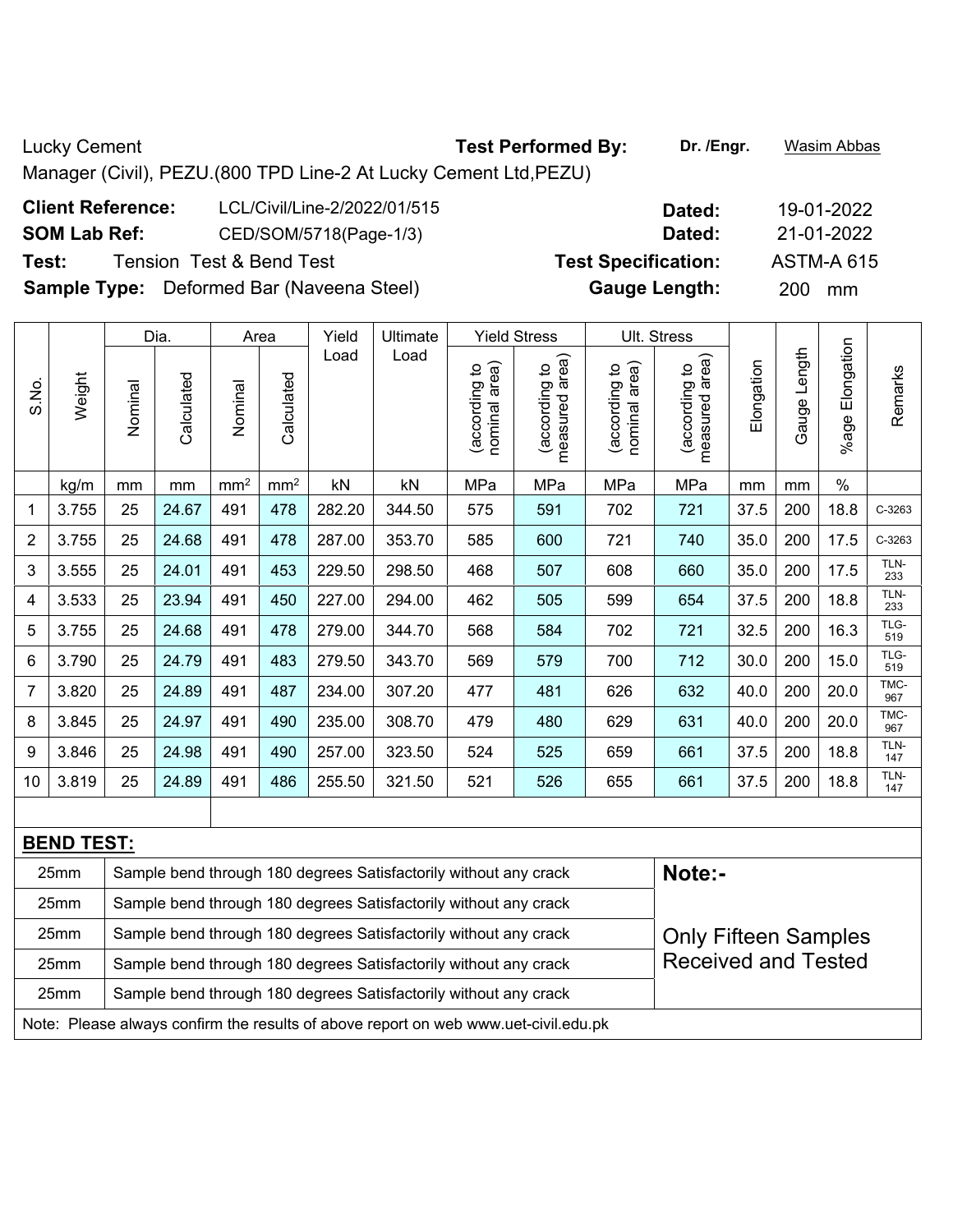Lucky Cement **Test Performed By:** Dr. /Engr. **Wasim Abbas Lucky** Cement Manager (Civil), PEZU.(800 TPD Line-2 At Lucky Cement Ltd,PEZU) **Client Reference:** LCL/Civil/Line-2/2022/01/515 **Dated:** 19-01-2022

**SOM Lab Ref:** CED/SOM/5718(Page-2/3) **Dated:** 21-01-2022

**Test:** Tension Test & Bend Test **Test Specification:** ASTM-A 615

**Sample Type:** Deformed Bar (Naveena Steel) **Gauge Length:** 200 mm

|                                                                          |                                                                                                        |         | Dia.       |                 | Area                     | Yield  | Ultimate                                                                            |                                | <b>Yield Stress</b>               |                                | Ult. Stress                     |            |              |                          |             |
|--------------------------------------------------------------------------|--------------------------------------------------------------------------------------------------------|---------|------------|-----------------|--------------------------|--------|-------------------------------------------------------------------------------------|--------------------------------|-----------------------------------|--------------------------------|---------------------------------|------------|--------------|--------------------------|-------------|
| S.No.                                                                    | Weight                                                                                                 | Nominal | Calculated | Nominal         | Calculated               | Load   | Load                                                                                | nominal area)<br>(according to | (according to  <br>measured area) | nominal area)<br>(according to | measured area)<br>(according to | Elongation | Gauge Length | Elongation<br>$%$ age    | Remarks     |
|                                                                          | kg/m                                                                                                   | mm      | mm         | mm <sup>2</sup> | mm <sup>2</sup>          | kN     | kN                                                                                  | MPa                            | MPa                               | MPa                            | MPa                             | mm         | mm           | $\%$                     |             |
| 1                                                                        | 3.795                                                                                                  | 25      | 24.80      | 491             | 483                      | 279.50 | 340.70                                                                              | 569                            | 579                               | 694                            | 706                             | 32.5       | 200          | 16.3                     | TFL-<br>187 |
| $\overline{2}$                                                           | 3.821                                                                                                  | 25      | 24.90      | 491             | 487                      | 279.70 | 340.70                                                                              | 570                            | 575                               | 694                            | 700                             | 32.5       | 200          | 16.3                     | TFL-<br>187 |
| 3                                                                        | 3.533                                                                                                  | 25      | 23.94      | 491             | 450                      | 227.70 | 296.20                                                                              | 464                            | 506                               | 603                            | 659                             | 35.0       | 200          | 17.5                     | TLS-<br>014 |
| 4                                                                        | 3.542                                                                                                  | 25      | 23.97      | 491             | 451                      | 224.20 | 294.50                                                                              | 457                            | 497                               | 600                            | 653                             | 35.0       | 200          | 17.5                     | TLS-<br>014 |
| 5                                                                        | 3.868                                                                                                  | 25      | 25.05      | 491             | 493                      | 249.50 | 315.50                                                                              | 508                            | 507                               | 643                            | 641                             | 40.0       | 200          | 20.0                     | TLV-<br>063 |
| 6                                                                        | 3.862                                                                                                  | 25      | 25.03      | 491             | 492                      | 250.70 | 315.00                                                                              | 511                            | 510                               | 642                            | 641                             | 37.5       | 200          | 18.8                     | TLV-<br>063 |
| 7                                                                        | 3.749                                                                                                  | 25      | 24.66      | 491             | 478                      | 278.20 | 341.00                                                                              | 567                            | 583                               | 695                            | 714                             | 32.5       | 200          | 16.3                     | TLR-<br>133 |
| 8                                                                        | 3.750                                                                                                  | 25      | 24.66      | 491             | 478                      | 242.00 | 313.00                                                                              | 493                            | 507                               | 638                            | 656                             | 37.5       | 200          | 18.8                     | TLR-<br>133 |
|                                                                          |                                                                                                        |         |            |                 |                          |        |                                                                                     |                                |                                   |                                |                                 |            |              |                          |             |
| $\blacksquare$                                                           |                                                                                                        |         |            | -               | $\overline{\phantom{0}}$ |        | $\overline{\phantom{a}}$                                                            | $\blacksquare$                 | $\overline{a}$                    | $\overline{\phantom{0}}$       | ۰                               |            |              | $\overline{\phantom{0}}$ |             |
|                                                                          |                                                                                                        |         |            |                 |                          |        |                                                                                     |                                |                                   |                                |                                 |            |              |                          |             |
|                                                                          | <b>BEND TEST:</b>                                                                                      |         |            |                 |                          |        |                                                                                     |                                |                                   |                                |                                 |            |              |                          |             |
|                                                                          | 25mm                                                                                                   |         |            |                 |                          |        | Sample bend through 180 degrees Satisfactorily without any crack                    |                                |                                   |                                | Note:-                          |            |              |                          |             |
|                                                                          | 25mm                                                                                                   |         |            |                 |                          |        | Sample bend through 180 degrees Satisfactorily without any crack                    |                                |                                   |                                |                                 |            |              |                          |             |
|                                                                          | Sample bend through 180 degrees Satisfactorily without any crack<br>25mm<br><b>Only Twelve Samples</b> |         |            |                 |                          |        |                                                                                     |                                |                                   |                                |                                 |            |              |                          |             |
| 25mm<br>Sample bend through 180 degrees Satisfactorily without any crack |                                                                                                        |         |            |                 |                          |        |                                                                                     |                                |                                   |                                | <b>Received and Tested</b>      |            |              |                          |             |
|                                                                          |                                                                                                        |         |            |                 |                          |        |                                                                                     |                                |                                   |                                |                                 |            |              |                          |             |
|                                                                          |                                                                                                        |         |            |                 |                          |        | Note: Please always confirm the results of above report on web www.uet.civil edu.pl |                                |                                   |                                |                                 |            |              |                          |             |

Note: Please always confirm the results of above report on web www.uet-civil.edu.pk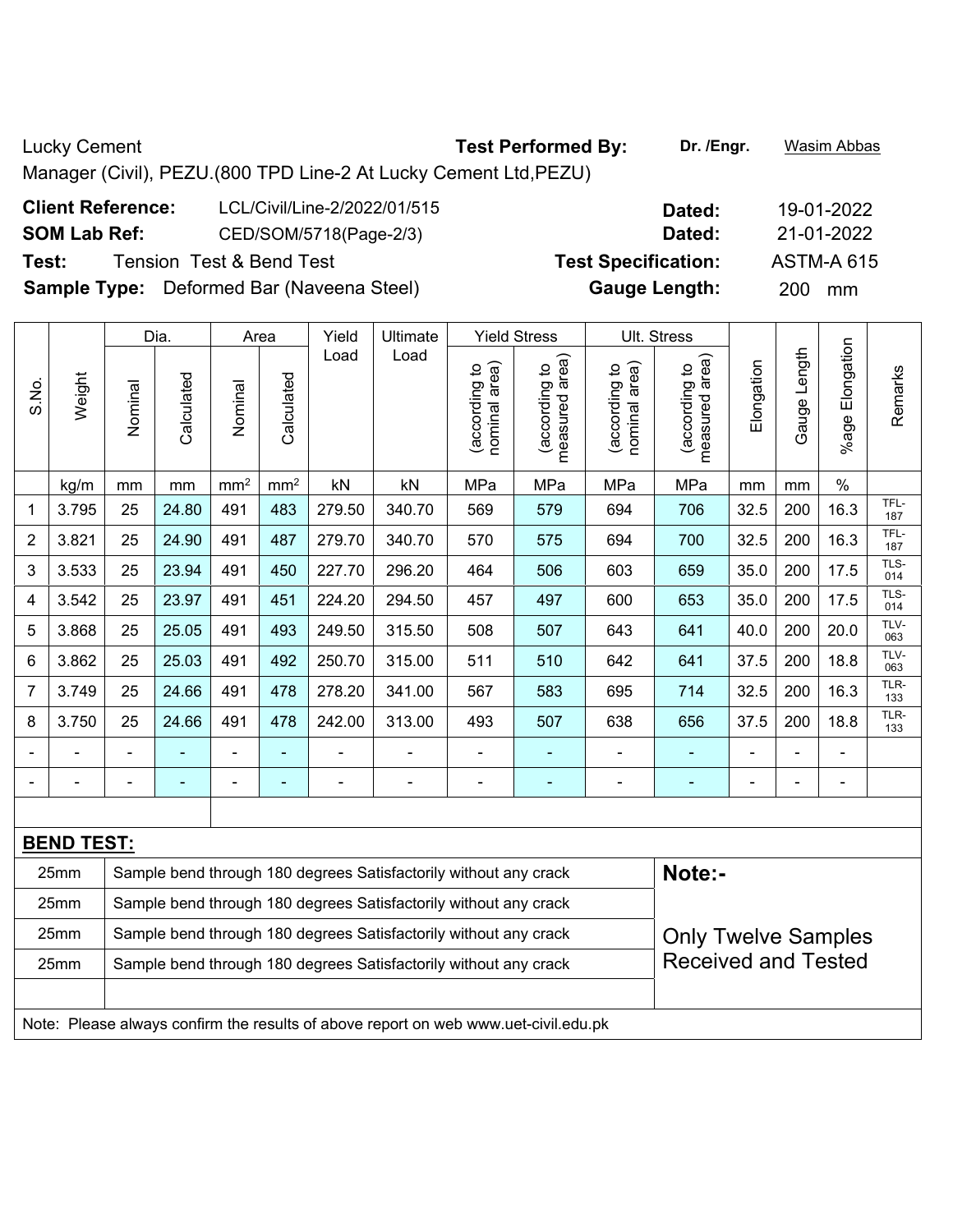Lucky Cement **Test Performed By:** Dr. /Engr. **Wasim Abbas Lucky** Cement Manager (Civil), PEZU.(800 TPD Line-2 At Lucky Cement Ltd,PEZU) **Client Reference:** LCL/Civil/Line-2/2022/01/515 **Dated:** 19-01-2022

**SOM Lab Ref:** CED/SOM/5718(Page-3/3) **Dated:** 21-01-2022

**Test:** Tension Test & Bend Test **Test Specification:** ASTM-A 615

**Sample Type:** Deformed Bar (Naveena Steel) **Gauge Length:** 200 mm

|       |                   |         | Dia.       |                 | Area            | Yield  | Ultimate                                                                                     |                                | <b>Yield Stress</b>                |                                | Ult. Stress                        |            |                 |                       |              |
|-------|-------------------|---------|------------|-----------------|-----------------|--------|----------------------------------------------------------------------------------------------|--------------------------------|------------------------------------|--------------------------------|------------------------------------|------------|-----------------|-----------------------|--------------|
| S.No. | Weight            | Nominal | Calculated | Nominal         | Calculated      | Load   | Load                                                                                         | nominal area)<br>(according to | area)<br>(according to<br>measured | nominal area)<br>(according to | area)<br>(according to<br>measured | Elongation | Length<br>Gauge | Elongation<br>$%$ age | Remarks      |
|       | kg/m              | mm      | mm         | mm <sup>2</sup> | mm <sup>2</sup> | kN     | kN                                                                                           | MPa                            | MPa                                | MPa                            | MPa                                | mm         | mm              | $\%$                  |              |
| 1     | 2.470             | 20      | 20.03      | 314             | 315             | 176.50 | 225.50                                                                                       | 562                            | 561                                | 718                            | 716                                | 32.5       | 200             | 16.3                  | GLT-<br>9163 |
| 2     | 2.464             | 20      | 19.99      | 314             | 314             | 180.70 | 226.70                                                                                       | 575                            | 576                                | 722                            | 723                                | 30.0       | 200             | 15.0                  | GLT-<br>9163 |
| 3     | 1.567             | 16      | 15.94      | 201             | 200             | 104.20 | 131.20                                                                                       | 518                            | 523                                | 653                            | 658                                | 32.5       | 200             | 16.3                  | TLC-<br>142  |
| 4     | 1.567             | 16      | 15.94      | 201             | 200             | 101.70 | 130.70                                                                                       | 506                            | 510                                | 650                            | 655                                | 30.0       | 200             | 15.0                  | TLC-<br>142  |
| 5     | 0.884             | 12      | 11.97      | 113             | 113             | 67.70  | 80.70                                                                                        | 599                            | 602                                | 714                            | 717                                | 25.0       | 200             | 12.5                  | TLD-<br>785  |
| 6     | 0.887             | 12      | 12.00      | 113             | 113             | 58.20  | 73.50                                                                                        | 515                            | 516                                | 650                            | 651                                | 25.0       | 200             | 12.5                  | TLD-<br>785  |
| 7     | 0.911             | 12      | 12.16      | 113             | 116             | 70.70  | 84.00                                                                                        | 625                            | 610                                | 743                            | 724                                | 22.5       | 200             | 11.3                  | TLG-<br>305  |
| 8     | 0.918             | 12      | 12.20      | 113             | 117             | 69.50  | 82.70                                                                                        | 615                            | 595                                | 731                            | 708                                | 25.0       | 200             | 12.5                  | TLG-<br>305  |
| 9     | 0.896             | 12      | 12.05      | 113             | 114             | 60.00  | 75.00                                                                                        | 531                            | 526                                | 663                            | 658                                | 25.0       | 200             | 12.5                  | TMA-<br>237  |
| 10    | 0.896             | 12      | 12.05      | 113             | 114             | 58.70  | 74.50                                                                                        | 519                            | 515                                | 659                            | 653                                | 22.5       | 200             | 11.3                  | TMA-<br>237  |
|       |                   |         |            |                 |                 |        |                                                                                              |                                |                                    |                                |                                    |            |                 |                       |              |
|       | <b>BEND TEST:</b> |         |            |                 |                 |        |                                                                                              |                                |                                    |                                |                                    |            |                 |                       |              |
|       | $\Omega$          |         |            |                 |                 |        | Openinia, la quel tipo contrato de Organização de Santa distribución e contra unha construir |                                |                                    |                                | $M = 4 - 1$                        |            |                 |                       |              |

| 20 <sub>mm</sub>                                                                    | Note:-<br>Sample bend through 180 degrees Satisfactorily without any crack                      |                            |  |  |  |  |  |  |  |  |  |  |
|-------------------------------------------------------------------------------------|-------------------------------------------------------------------------------------------------|----------------------------|--|--|--|--|--|--|--|--|--|--|
| 16mm                                                                                | Sample bend through 180 degrees Satisfactorily without any crack                                |                            |  |  |  |  |  |  |  |  |  |  |
| 12 <sub>mm</sub>                                                                    | Sample bend through 180 degrees Satisfactorily without any crack<br><b>Only Fifteen Samples</b> |                            |  |  |  |  |  |  |  |  |  |  |
| 12 <sub>mm</sub>                                                                    | Sample bend through 180 degrees Satisfactorily without any crack                                | <b>Received and Tested</b> |  |  |  |  |  |  |  |  |  |  |
| 12 <sub>mm</sub>                                                                    | Sample bend through 180 degrees Satisfactorily without any crack                                |                            |  |  |  |  |  |  |  |  |  |  |
| Note: Please always confirm the results of above report on web www.uet-civil.edu.pk |                                                                                                 |                            |  |  |  |  |  |  |  |  |  |  |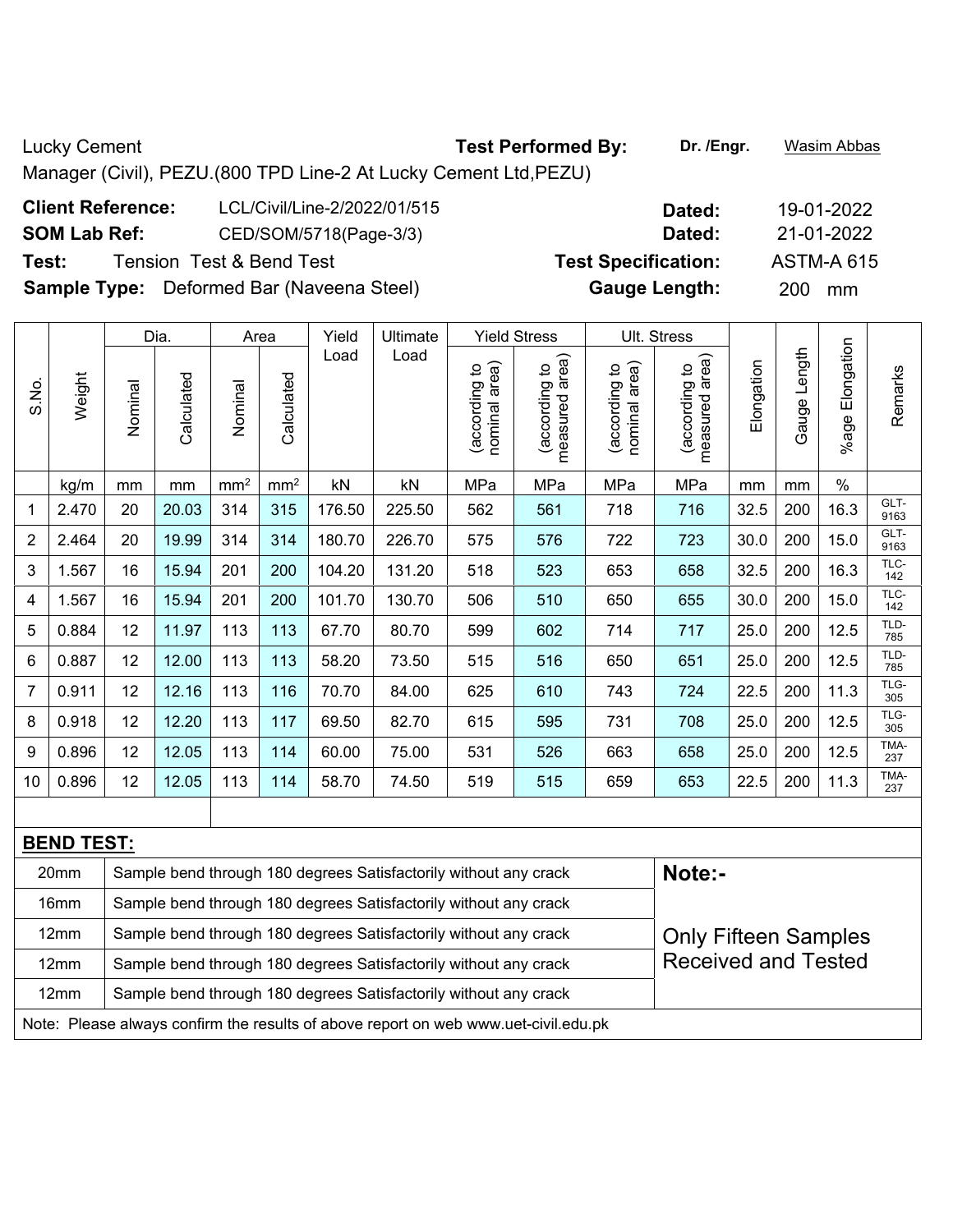Habib Ur Rehman Qaiser Lt.Col.(R) **Test Performed By:** Dr. /Engr. **Wasim Abbas** PD GCC,Lahore.(Overseas Construction Co. (Pvt.) Ltd.)

| <b>Client Reference:</b> | Nil                      | Dated:                     | 21-01-2022        |
|--------------------------|--------------------------|----------------------------|-------------------|
| <b>SOM Lab Ref:</b>      | CED/SOM/5719(Page-1/1)   | Dated:                     | 21-01-2022        |
| Test:                    | Tension Test & Bend Test | <b>Test Specification:</b> | <b>ASTM-A 615</b> |

**Sample Type:** Deformed Bar

|                |                   |                                                                  | Dia.           |                 | Area           | Yield          | Ultimate                                                                            |                                | <b>Yield Stress</b>             |                                | Ult. Stress                     |                |                |                 |         |  |  |  |
|----------------|-------------------|------------------------------------------------------------------|----------------|-----------------|----------------|----------------|-------------------------------------------------------------------------------------|--------------------------------|---------------------------------|--------------------------------|---------------------------------|----------------|----------------|-----------------|---------|--|--|--|
| S.No.          | Weight            | Nominal                                                          | Calculated     | Nominal         | Calculated     | Load           | Load                                                                                | nominal area)<br>(according to | measured area)<br>(according to | nominal area)<br>(according to | measured area)<br>(according to | Elongation     | Gauge Length   | %age Elongation | Remarks |  |  |  |
|                | kg/m              | mm                                                               | $\,mm$         | mm <sup>2</sup> | $\text{mm}^2$  | kN             | kN                                                                                  | MPa                            | MPa                             | MPa                            | MPa                             | mm             | mm             | $\%$            |         |  |  |  |
| 1              | 3.793             | 25                                                               | 24.80          | 491             | 483            | 227.70         | 300.20                                                                              | 464                            | 472                             | 612                            | 622                             | 42.5           | 200            | 21.3            |         |  |  |  |
| $\overline{2}$ | 3.822             | 25                                                               | 24.90          | 491             | 487            | 245.70         | 316.70                                                                              | 501                            | 505                             | 645                            | 651                             | 27.5           | 200            | 13.8            |         |  |  |  |
| 3              | 1.008             | 12                                                               | 12.79          | 113             | 128            | 66.20          | 79.20                                                                               | 585                            | 516                             | 700                            | 617                             | 25.0           | 200            | 12.5            |         |  |  |  |
| 4              | 1.007             | 12                                                               | 12.78          | 113             | 128            | 69.70          | 85.70                                                                               | 616                            | 544                             | 758                            | 669                             | 25.0           | 200            | 12.5            |         |  |  |  |
|                |                   | $\blacksquare$                                                   |                | $\overline{a}$  | $\blacksquare$ |                | $\blacksquare$                                                                      | ä,                             | ٠                               | $\blacksquare$                 | $\blacksquare$                  |                |                | $\blacksquare$  |         |  |  |  |
|                |                   |                                                                  |                | $\blacksquare$  | ä,             | ÷              | $\blacksquare$                                                                      | $\blacksquare$                 | ÷                               | ÷,                             |                                 |                |                |                 |         |  |  |  |
|                |                   | $\overline{\phantom{0}}$                                         | $\blacksquare$ | $\blacksquare$  | $\blacksquare$ | $\blacksquare$ | $\overline{\phantom{0}}$                                                            | $\blacksquare$                 | ٠                               | $\blacksquare$                 | $\blacksquare$                  | $\blacksquare$ | $\blacksquare$ | $\blacksquare$  |         |  |  |  |
| $\blacksquare$ |                   | $\blacksquare$                                                   | L,             | $\blacksquare$  | ä,             | $\overline{a}$ | ä,                                                                                  | $\blacksquare$                 | $\blacksquare$                  | $\blacksquare$                 | ä,                              | $\blacksquare$ | $\blacksquare$ | $\blacksquare$  |         |  |  |  |
|                |                   | $\blacksquare$                                                   | ÷              | $\blacksquare$  | $\blacksquare$ | $\blacksquare$ | ä,                                                                                  | $\blacksquare$                 | $\blacksquare$                  | $\overline{\phantom{a}}$       | $\blacksquare$                  | $\blacksquare$ | $\blacksquare$ | $\blacksquare$  |         |  |  |  |
|                | $\blacksquare$    | $\blacksquare$                                                   | $\blacksquare$ | $\blacksquare$  | ÷              | $\blacksquare$ | $\blacksquare$                                                                      | $\blacksquare$                 | $\blacksquare$                  | $\overline{\phantom{a}}$       | $\blacksquare$                  | $\blacksquare$ | $\blacksquare$ | $\blacksquare$  |         |  |  |  |
|                |                   |                                                                  |                |                 |                |                |                                                                                     |                                |                                 |                                |                                 |                |                |                 |         |  |  |  |
|                | <b>BEND TEST:</b> |                                                                  |                |                 |                |                |                                                                                     |                                |                                 |                                |                                 |                |                |                 |         |  |  |  |
|                | 25mm              |                                                                  |                |                 |                |                | Sample bend through 180 degrees Satisfactorily without any crack                    |                                |                                 |                                | Note:-                          |                |                |                 |         |  |  |  |
|                | 12mm              | Sample bend through 180 degrees Satisfactorily without any crack |                |                 |                |                |                                                                                     |                                |                                 |                                |                                 |                |                |                 |         |  |  |  |
|                |                   |                                                                  |                |                 |                |                |                                                                                     |                                |                                 |                                | <b>Only Six Samples</b>         |                |                |                 |         |  |  |  |
|                |                   |                                                                  |                |                 |                |                |                                                                                     |                                |                                 | <b>Received and Tested</b>     |                                 |                |                |                 |         |  |  |  |
|                |                   |                                                                  |                |                 |                |                |                                                                                     |                                |                                 |                                |                                 |                |                |                 |         |  |  |  |
|                |                   |                                                                  |                |                 |                |                | Note: Please always confirm the results of above report on web www.uet-civil.edu.pk |                                |                                 |                                |                                 |                |                |                 |         |  |  |  |

| Dated:               | 21-01-2022        |
|----------------------|-------------------|
| Dated:               | 21-01-2022        |
| est Specification:   | <b>ASTM-A 615</b> |
| <b>Gauge Length:</b> | 200<br>mm         |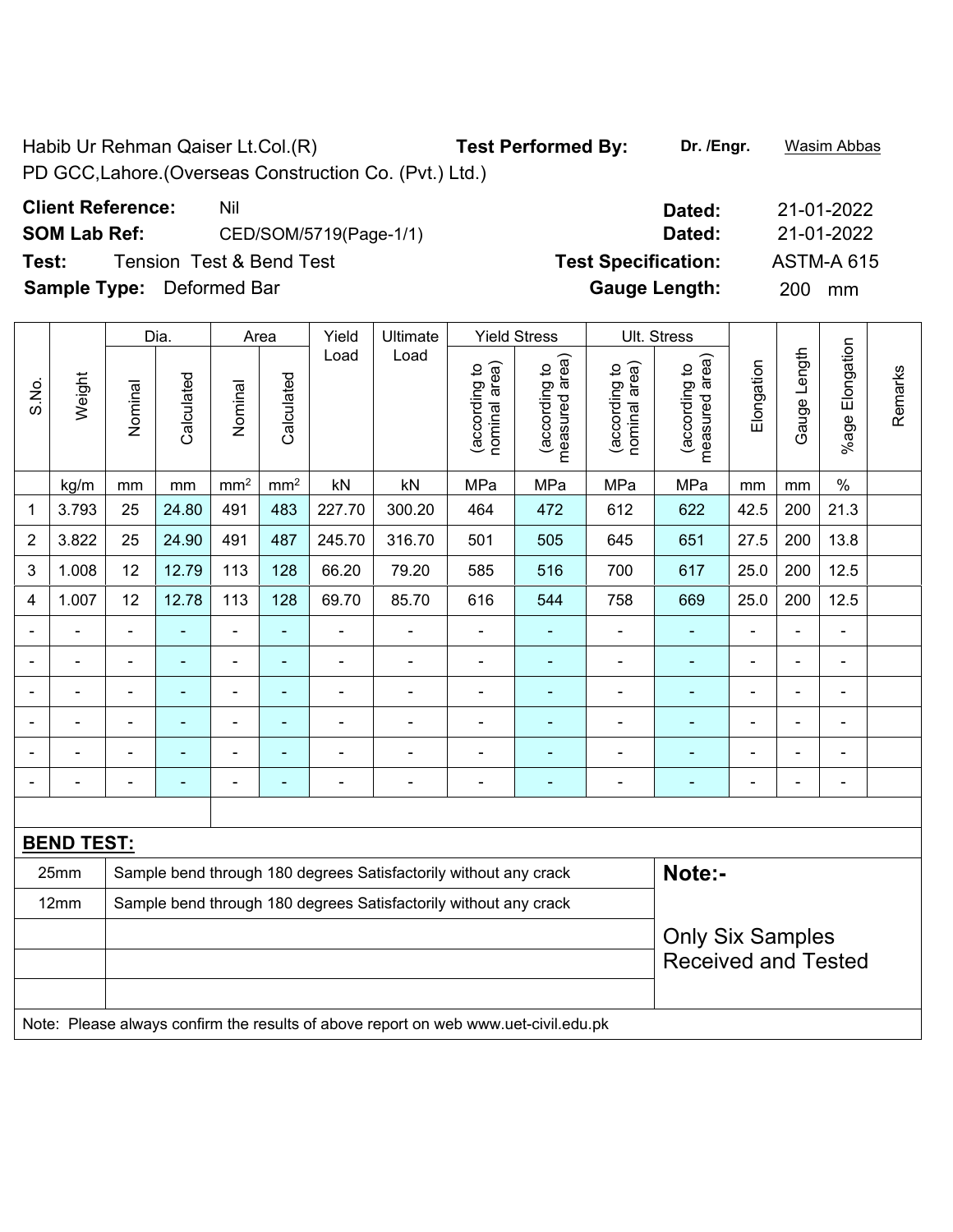Jaffar Hussain Randhawa **Test Performed By: Dr. /Engr.** Wasim Abbas RE(ECSP).(Const. Of Flyover At Madni Chowk,Multan)

| <b>Client Reference:</b> | ECSP/MDA/MCF/59                             | Dated:                     | 18-01-2022        |
|--------------------------|---------------------------------------------|----------------------------|-------------------|
| <b>SOM Lab Ref:</b>      | CED/SOM/5721(Page-1/1)                      | Dated:                     | 21-01-2022        |
| Test:                    | Tension Test & Bend Test                    | <b>Test Specification:</b> | <b>ASTM-A 615</b> |
|                          | <b>Sample Type:</b> Deformed Bar (FF Steel) | <b>Gauge Length:</b>       | <b>200</b><br>mm  |

|                                                                          |                                                                          |                | Dia.       |                          | Area            | Yield                    | Ultimate                                                         |                                | <b>Yield Stress</b>                |                                | Ult. Stress                        |                          |                |                       |         |
|--------------------------------------------------------------------------|--------------------------------------------------------------------------|----------------|------------|--------------------------|-----------------|--------------------------|------------------------------------------------------------------|--------------------------------|------------------------------------|--------------------------------|------------------------------------|--------------------------|----------------|-----------------------|---------|
| S.No.                                                                    | Weight                                                                   | Nominal        | Calculated | Nominal                  | Calculated      | Load                     | Load                                                             | nominal area)<br>(according to | area)<br>(according to<br>measured | nominal area)<br>(according to | area)<br>(according to<br>measured | Elongation               | Gauge Length   | Elongation<br>$%$ age | Remarks |
|                                                                          | kg/m                                                                     | mm             | mm         | mm <sup>2</sup>          | mm <sup>2</sup> | kN                       | kN                                                               | MPa                            | MPa                                | MPa                            | MPa                                | mm                       | mm             | $\frac{0}{0}$         |         |
| 1                                                                        | 2.512                                                                    | 20             | 20.19      | 314                      | 320             | 156.00                   | 222.50                                                           | 497                            | 488                                | 708                            | 696                                | 32.5                     | 200            | 16.3                  |         |
| $\overline{2}$                                                           | 2.512                                                                    | 20             | 20.18      | 314                      | 320             | 159.20                   | 225.20                                                           | 507                            | 498                                | 717                            | 704                                | 32.5                     | 200            | 16.3                  |         |
| 3                                                                        | 1.580                                                                    | 16             | 16.01      | 201                      | 201             | 96.20                    | 131.00                                                           | 478                            | 478                                | 652                            | 651                                | 32.5                     | 200            | 16.3                  |         |
| 4                                                                        | 1.594                                                                    | 16             | 16.08      | 201                      | 203             | 97.70                    | 132.00                                                           | 486                            | 481                                | 657                            | 650                                | 35.0                     | 200            | 17.5                  |         |
| 5                                                                        | 0.891                                                                    | 12             | 12.02      | 113                      | 114             | 56.50                    | 78.70                                                            | 500                            | 498                                | 696                            | 694                                | 27.5                     | 200            | 13.8                  |         |
| 6                                                                        | 0.899                                                                    | 12             | 12.08      | 113                      | 115             | 60.00                    | 79.50                                                            | 531                            | 524                                | 703                            | 695                                | 32.5                     | 200            | 16.3                  |         |
|                                                                          |                                                                          |                |            |                          |                 |                          |                                                                  |                                |                                    |                                |                                    |                          |                | $\blacksquare$        |         |
|                                                                          |                                                                          | $\blacksquare$ | ۰          | $\overline{\phantom{0}}$ |                 |                          |                                                                  | ÷                              |                                    |                                |                                    |                          | ۰              | $\blacksquare$        |         |
|                                                                          |                                                                          |                |            |                          |                 |                          |                                                                  |                                |                                    |                                |                                    |                          | $\blacksquare$ | $\blacksquare$        |         |
|                                                                          |                                                                          |                | ۰          | $\blacksquare$           |                 | $\overline{\phantom{0}}$ |                                                                  | $\blacksquare$                 | $\blacksquare$                     | $\blacksquare$                 |                                    |                          | $\blacksquare$ | $\blacksquare$        |         |
|                                                                          |                                                                          |                |            |                          |                 |                          |                                                                  |                                |                                    |                                |                                    |                          |                |                       |         |
| <b>BEND TEST:</b>                                                        |                                                                          |                |            |                          |                 |                          |                                                                  |                                |                                    |                                |                                    |                          |                |                       |         |
| 20mm<br>Sample bend through 180 degrees Satisfactorily without any crack |                                                                          |                |            |                          |                 |                          |                                                                  |                                |                                    |                                | Note:-                             |                          |                |                       |         |
|                                                                          | 16mm                                                                     |                |            |                          |                 |                          | Sample bend through 180 degrees Satisfactorily without any crack |                                |                                    |                                |                                    |                          |                |                       |         |
|                                                                          | 12mm<br>Sample bend through 180 degrees Satisfactorily without any crack |                |            |                          |                 |                          |                                                                  |                                |                                    |                                |                                    | <b>Only Nine Samples</b> |                |                       |         |

Received and Tested

Note: Please always confirm the results of above report on web www.uet-civil.edu.pk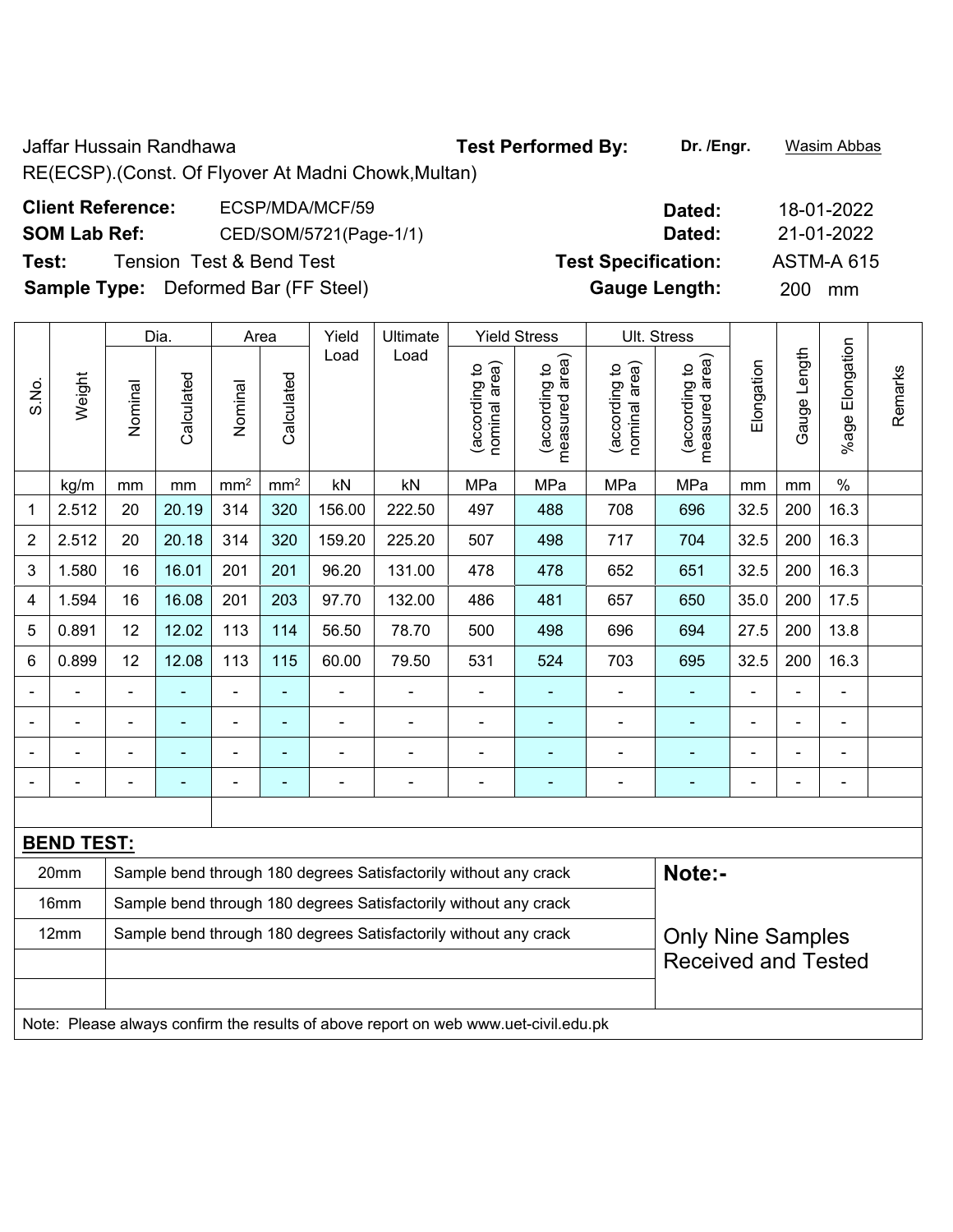Q-Links Property Construction **Test Performed By:** Dr. /Engr. **Wasim Abbas** 

Project Manager,Lhr.(Const. of (JGM,BH-3,JH & SH) Project Bahria Town & Bahria Orchrd Lahore)

| <b>Client Reference:</b> |            | QLC-BO-BH2-2022-01-09 |
|--------------------------|------------|-----------------------|
| <b>Deledi</b>            | no as nano |                       |

**Test:** Tension Test & Bend Test **Test Specification:** ASTM-A-615

**Gauge Length:** 8 inch **Sample Type:** Deformed Bar (SJ Steel)

**SOM Lab Ref:**  5716 (Page-1/3) **Dated:** 20-01-2022 **Dated:** 21-01-2022

|                          |                   | Dia.                    |                |                              | Area            | Yield          | Ultimate                                                                            |                                | <b>Yield Stress</b>             |                                | Ult. Stress                     |                                                       |                          |                          |         |
|--------------------------|-------------------|-------------------------|----------------|------------------------------|-----------------|----------------|-------------------------------------------------------------------------------------|--------------------------------|---------------------------------|--------------------------------|---------------------------------|-------------------------------------------------------|--------------------------|--------------------------|---------|
| S.No.                    | Weight            | Nominal                 | Calculated     | Nominal                      | Calculated      | Load           | Load                                                                                | nominal area)<br>(according to | (according to<br>measured area) | (according to<br>nominal area) | (according to<br>measured area) | Elongation                                            | Gauge Length             | %age Elongation          | Remarks |
|                          | lb/ft             | $\#$                    | in             | in <sup>2</sup>              | in <sup>2</sup> | Tons           | Tons                                                                                | psi                            | psi                             | psi                            | psi                             | in                                                    | in                       | $\%$                     |         |
| 1                        | 0.657             | $\overline{\mathbf{4}}$ | 0.496          | 0.20                         | 0.193           | 5.37           | 7.56                                                                                | 59240                          | 61390                           | 83410                          | 86430                           | 1.30                                                  | 8.0                      | 16.3                     |         |
| $\blacksquare$           |                   | ä,                      | $\blacksquare$ | $\blacksquare$               | ÷,              | $\blacksquare$ | $\overline{\phantom{a}}$                                                            | $\blacksquare$                 | $\blacksquare$                  | $\blacksquare$                 | $\blacksquare$                  | $\qquad \qquad \blacksquare$                          | $\blacksquare$           | $\frac{1}{2}$            |         |
| $\overline{\phantom{a}}$ | $\blacksquare$    | $\blacksquare$          | $\blacksquare$ | ÷,                           | $\blacksquare$  | $\blacksquare$ | $\overline{\phantom{a}}$                                                            | $\overline{\phantom{a}}$       | $\blacksquare$                  | $\blacksquare$                 | $\blacksquare$                  | $\blacksquare$                                        | $\blacksquare$           | $\blacksquare$           |         |
| $\blacksquare$           | $\blacksquare$    | $\blacksquare$          | $\blacksquare$ | ÷,                           | ÷               | $\blacksquare$ | $\overline{\phantom{a}}$                                                            | $\blacksquare$                 | $\blacksquare$                  | $\blacksquare$                 | $\blacksquare$                  | $\blacksquare$                                        | ä,                       | $\blacksquare$           |         |
| $\blacksquare$           | ÷                 | $\blacksquare$          | $\blacksquare$ | $\qquad \qquad \blacksquare$ | ä,              | $\blacksquare$ | $\overline{\phantom{a}}$                                                            | $\overline{\phantom{a}}$       | $\blacksquare$                  | $\blacksquare$                 | $\blacksquare$                  |                                                       | $\overline{\phantom{a}}$ | $\blacksquare$           |         |
|                          |                   | $\blacksquare$          | $\blacksquare$ | $\blacksquare$               | L.              | $\blacksquare$ | $\blacksquare$                                                                      | $\blacksquare$                 | $\blacksquare$                  | ÷,                             | $\overline{a}$                  |                                                       |                          | $\blacksquare$           |         |
|                          |                   | $\blacksquare$          |                | Ē,                           |                 |                | $\blacksquare$                                                                      | $\blacksquare$                 | $\blacksquare$                  | ÷                              | ä,                              |                                                       |                          | $\blacksquare$           |         |
| $\blacksquare$           |                   | $\blacksquare$          | ٠              | $\blacksquare$               | ٠               | $\blacksquare$ | $\blacksquare$                                                                      | $\blacksquare$                 | ٠                               | $\blacksquare$                 | $\blacksquare$                  | $\blacksquare$                                        | $\overline{\phantom{0}}$ | $\blacksquare$           |         |
| $\blacksquare$           |                   | Ē,                      | $\blacksquare$ | $\blacksquare$               | ä,              | $\blacksquare$ | $\blacksquare$                                                                      | $\blacksquare$                 | $\blacksquare$                  | $\blacksquare$                 | $\blacksquare$                  | $\blacksquare$                                        | ä,                       | $\overline{\phantom{a}}$ |         |
| $\blacksquare$           |                   | $\blacksquare$          | ٠              | $\blacksquare$               | ٠               | $\blacksquare$ | $\blacksquare$                                                                      | $\blacksquare$                 | $\blacksquare$                  | $\overline{\phantom{a}}$       | $\blacksquare$                  | $\blacksquare$                                        | $\blacksquare$           | $\blacksquare$           |         |
|                          |                   |                         |                |                              |                 |                |                                                                                     |                                |                                 |                                |                                 |                                                       |                          |                          |         |
|                          | <b>BEND TEST:</b> |                         |                |                              |                 |                |                                                                                     |                                |                                 |                                |                                 |                                                       |                          |                          |         |
|                          | #4                |                         |                |                              |                 |                | Sample bend through 180 degrees Satisfactorily without any crack                    |                                |                                 |                                | Note:-                          |                                                       |                          |                          |         |
|                          |                   |                         |                |                              |                 |                |                                                                                     |                                |                                 |                                |                                 |                                                       |                          |                          |         |
|                          |                   |                         |                |                              |                 |                |                                                                                     |                                |                                 |                                |                                 | <b>Only Two Samples</b><br><b>Received and Tested</b> |                          |                          |         |
|                          |                   |                         |                |                              |                 |                | Note: Please always confirm the results of above report on web www.uet-civil.edu.pk |                                |                                 |                                |                                 |                                                       |                          |                          |         |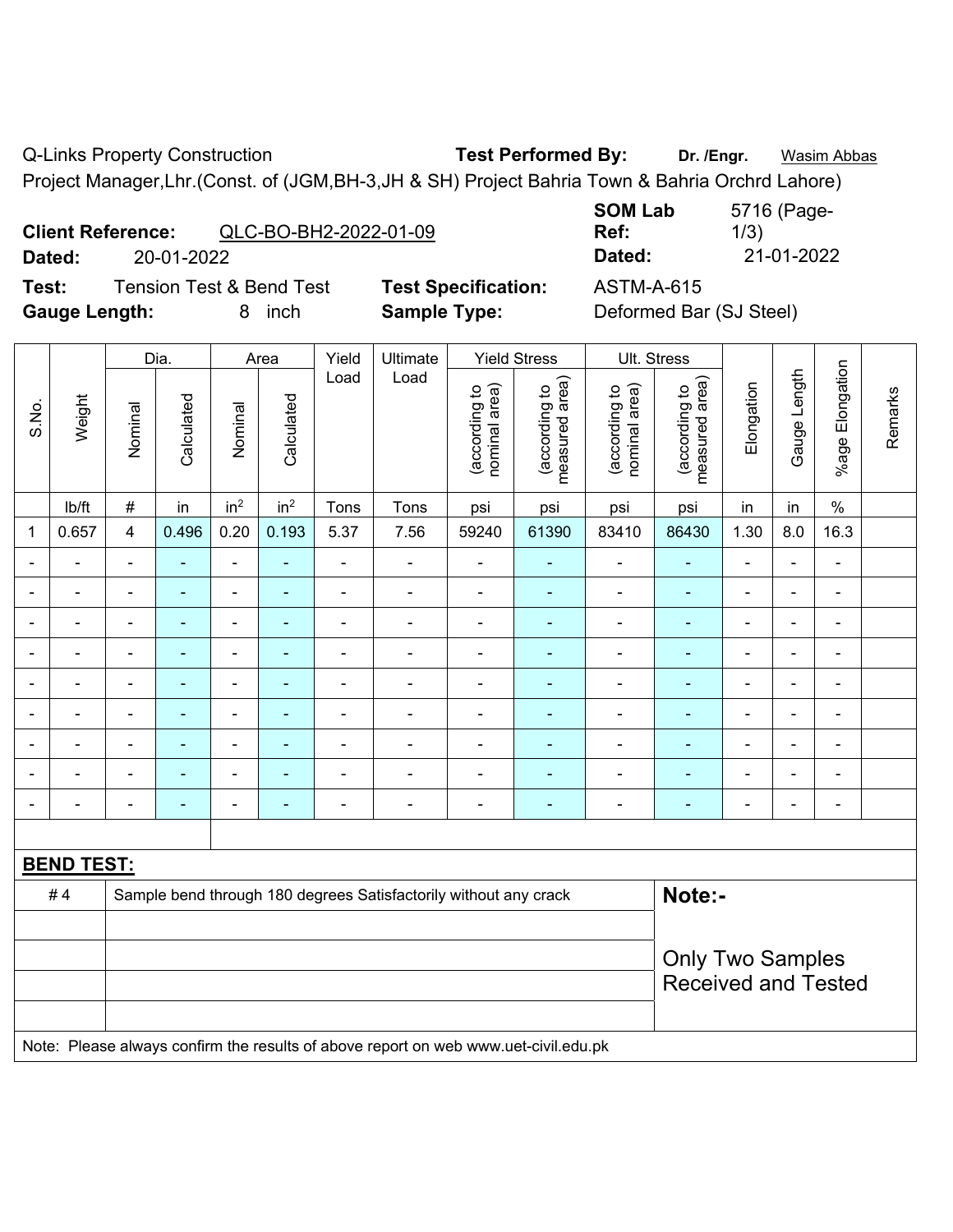Q-Links Property Construction **Test Performed By:** Dr. /Engr. **Wasim Abbas** 

Project Manager,Lhr.(Const. of (JGM,BH-3,JH & SH) Project Bahria Town & Bahria Orchrd Lahore)

|        | <b>Client Reference:</b><br>QLC-BO-BH2-2022-01-10 |                            | UVII LUM<br>Ref: |
|--------|---------------------------------------------------|----------------------------|------------------|
| Dated: | 20-01-2022                                        |                            | Dated:           |
| Test:  | <b>Tension Test &amp; Bend Test</b>               | <b>Test Specification:</b> | ASTM-A-615       |

**Gauge Length:** 8 inch **Sample Type:** Deformed Bar (SJ Steel)

**SOM Lab Ref:**  5716 (Page-2/3) **Dated:** 20-01-2022 **Dated:** 21-01-2022

|                |                   |                                                                                     | Dia.           |                              | Area            | Yield          | Ultimate                                                         |                                | <b>Yield Stress</b>             |                                | Ult. Stress                     |                |                          |                 |         |
|----------------|-------------------|-------------------------------------------------------------------------------------|----------------|------------------------------|-----------------|----------------|------------------------------------------------------------------|--------------------------------|---------------------------------|--------------------------------|---------------------------------|----------------|--------------------------|-----------------|---------|
| S.No.          | Weight            | Nominal                                                                             | Calculated     | Nominal                      | Calculated      | Load           | Load                                                             | nominal area)<br>(according to | measured area)<br>(according to | nominal area)<br>(according to | measured area)<br>(according to | Elongation     | Gauge Length             | %age Elongation | Remarks |
|                | lb/ft             | $\#$                                                                                | in             | in <sup>2</sup>              | in <sup>2</sup> | Tons           | Tons                                                             | psi                            | psi                             | psi                            | psi                             | in             | in                       | $\%$            |         |
| 1              | 1.606             | 6                                                                                   | 0.775          | 0.44                         | 0.472           | 18.42          | 22.14                                                            | 92330                          | 86070                           | 110980                         | 103460                          | 1.30           | 8.0                      | 16.3            |         |
| $\blacksquare$ |                   | $\blacksquare$                                                                      | ÷,             | $\qquad \qquad \blacksquare$ | ÷,              | $\blacksquare$ | $\blacksquare$                                                   | $\blacksquare$                 | $\blacksquare$                  | $\blacksquare$                 | ÷                               | $\blacksquare$ | ä,                       | $\blacksquare$  |         |
| $\blacksquare$ | $\blacksquare$    | $\blacksquare$                                                                      | $\blacksquare$ | $\overline{\phantom{a}}$     | ٠               | $\blacksquare$ | $\blacksquare$                                                   | $\blacksquare$                 | $\blacksquare$                  | $\overline{\phantom{a}}$       | $\blacksquare$                  | $\blacksquare$ | ä,                       | $\blacksquare$  |         |
| $\overline{a}$ | $\blacksquare$    | $\overline{\phantom{a}}$                                                            | ä,             | $\qquad \qquad \blacksquare$ | $\blacksquare$  | $\overline{a}$ | $\blacksquare$                                                   | $\blacksquare$                 | $\blacksquare$                  | $\blacksquare$                 | $\blacksquare$                  | ۰              | ÷                        | $\blacksquare$  |         |
| $\blacksquare$ | $\blacksquare$    | $\blacksquare$                                                                      | ÷,             | $\blacksquare$               | ÷               | $\blacksquare$ | $\blacksquare$                                                   | $\overline{\phantom{a}}$       | $\blacksquare$                  | $\blacksquare$                 | ÷                               | $\blacksquare$ | ä,                       | $\blacksquare$  |         |
|                | $\blacksquare$    | $\blacksquare$                                                                      | ÷              | ÷,                           | ۰               | $\blacksquare$ | $\blacksquare$                                                   | $\overline{a}$                 | $\blacksquare$                  | ÷                              | $\blacksquare$                  | ۰              | ÷                        | $\blacksquare$  |         |
|                |                   | $\blacksquare$                                                                      | ÷              | ÷,                           | ۰               | $\blacksquare$ | $\blacksquare$                                                   | $\overline{\phantom{a}}$       | $\blacksquare$                  | ÷,                             | ۰                               | $\blacksquare$ | $\blacksquare$           | $\blacksquare$  |         |
|                |                   | $\blacksquare$                                                                      | ۰              | ۰                            | ÷               | $\blacksquare$ |                                                                  | $\blacksquare$                 | $\blacksquare$                  | $\blacksquare$                 |                                 |                |                          | $\blacksquare$  |         |
|                |                   |                                                                                     | ÷              | ÷                            |                 |                |                                                                  |                                |                                 | Ē,                             |                                 |                |                          | $\blacksquare$  |         |
| $\blacksquare$ |                   | $\blacksquare$                                                                      | ۰              | $\blacksquare$               | ۰               | $\blacksquare$ | $\blacksquare$                                                   | $\blacksquare$                 | ÷                               | $\blacksquare$                 | ۰                               | $\blacksquare$ | $\overline{\phantom{0}}$ | $\blacksquare$  |         |
|                |                   |                                                                                     |                |                              |                 |                |                                                                  |                                |                                 |                                |                                 |                |                          |                 |         |
|                | <b>BEND TEST:</b> |                                                                                     |                |                              |                 |                |                                                                  |                                |                                 |                                |                                 |                |                          |                 |         |
|                | #6                |                                                                                     |                |                              |                 |                | Sample bend through 180 degrees Satisfactorily without any crack |                                |                                 |                                | Note:-                          |                |                          |                 |         |
|                |                   |                                                                                     |                |                              |                 |                |                                                                  |                                |                                 |                                |                                 |                |                          |                 |         |
|                |                   |                                                                                     |                |                              |                 |                |                                                                  |                                |                                 |                                | <b>Only Two Samples</b>         |                |                          |                 |         |
|                |                   |                                                                                     |                |                              |                 |                |                                                                  |                                |                                 |                                | <b>Received and Tested</b>      |                |                          |                 |         |
|                |                   | Note: Please always confirm the results of above report on web www.uet-civil.edu.pk |                |                              |                 |                |                                                                  |                                |                                 |                                |                                 |                |                          |                 |         |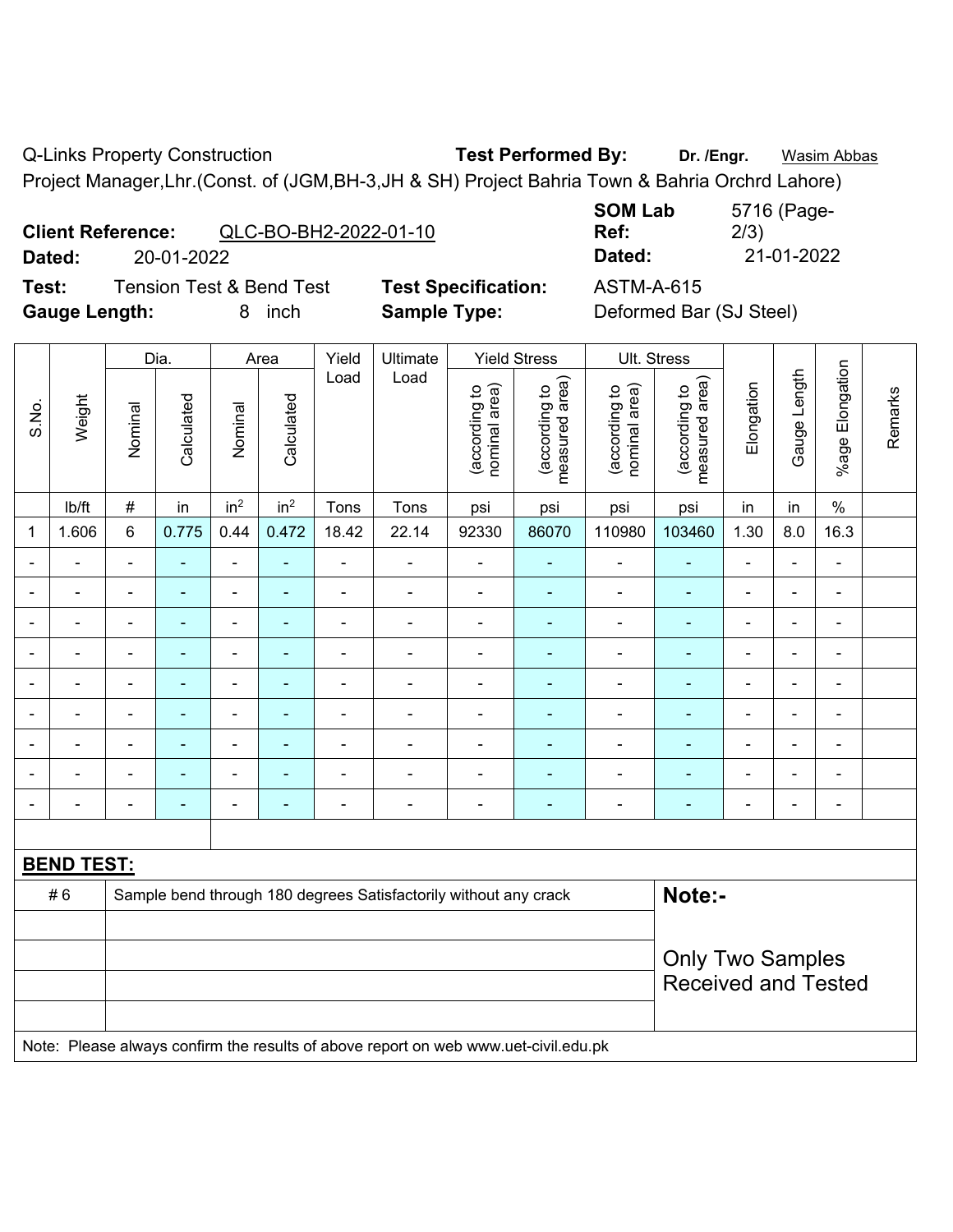Q-Links Property Construction **Test Performed By:** Dr. /Engr. **Wasim** Dr. /Engr. **Wasim** 

Project Manager,Lhr.(Const. of (JGM,BH-3,JH & SH) Project Bahria Town & Bahria Orchrd Lahore)

|                      | <b>Client Reference:</b> |                                     | QLC-BO-BH2-2022-01-11 |       | <b>SOM Lab</b><br>Ref: |                            |                 |                   |                         | 3/3)           | 5716 (Page- |
|----------------------|--------------------------|-------------------------------------|-----------------------|-------|------------------------|----------------------------|-----------------|-------------------|-------------------------|----------------|-------------|
| Dated:               |                          | 20-01-2022                          |                       |       |                        |                            |                 | Dated:            |                         |                | 21-01-202   |
| Test:                |                          | <b>Tension Test &amp; Bend Test</b> |                       |       |                        | <b>Test Specification:</b> |                 | <b>ASTM-A-615</b> |                         |                |             |
| <b>Gauge Length:</b> |                          |                                     | inch<br>8             |       | <b>Sample Type:</b>    |                            |                 |                   | Deformed Bar (SJ Steel) |                |             |
|                      |                          |                                     |                       |       |                        |                            |                 |                   |                         |                |             |
|                      |                          | Dia.                                | Area                  | Yield | Ultimate               | <b>Yield Stress</b>        |                 | Ult. Stress       |                         |                |             |
|                      |                          |                                     |                       | Load  | Load                   | $\overline{\phantom{0}}$   | $\widehat{\pi}$ |                   | $\widehat{a}$           | $\overline{ }$ | 点           |

| S.No.                    | Weight | Nominal                  | Calculated               | Nominal                  | Calculated               | Load                     | Load                     | nominal area)<br>(according to | measured area)<br>(according to | nominal area)<br>(according to | area)<br>(according to<br>measured | Elongation     | Gauge Length             |
|--------------------------|--------|--------------------------|--------------------------|--------------------------|--------------------------|--------------------------|--------------------------|--------------------------------|---------------------------------|--------------------------------|------------------------------------|----------------|--------------------------|
|                          | Ib/ft  | $\#$                     | in                       | in <sup>2</sup>          | in <sup>2</sup>          | Tons                     | Tons                     | psi                            | psi                             | psi                            | psi                                | in             | in                       |
| 1                        | 2.621  | 8                        | 0.990                    | 0.79                     | 0.770                    | 24.26                    | 34.76                    | 67730                          | 69490                           | 97040                          | 99560                              | 1.50           | 8.0                      |
| $\blacksquare$           |        | $\blacksquare$           | $\overline{\phantom{a}}$ | ۰                        | $\blacksquare$           | ۰                        | $\overline{\phantom{a}}$ | $\blacksquare$                 | ٠                               | $\blacksquare$                 | $\blacksquare$                     | $\blacksquare$ | ۰                        |
| $\,$ $\,$                |        | $\blacksquare$           | $\overline{\phantom{a}}$ | $\overline{\phantom{0}}$ | $\overline{\phantom{a}}$ | ۰                        | $\overline{\phantom{0}}$ | ۰                              | ٠                               | $\blacksquare$                 | $\overline{\phantom{a}}$           | ۰              | -                        |
| $\overline{\phantom{a}}$ |        | $\blacksquare$           | $\overline{\phantom{a}}$ | ۰                        | $\overline{\phantom{a}}$ | $\blacksquare$           | $\overline{\phantom{a}}$ | -                              | ٠                               | $\blacksquare$                 | $\blacksquare$                     | ۰              | $\blacksquare$           |
| $\blacksquare$           |        | $\blacksquare$           | $\overline{\phantom{a}}$ | $\overline{\phantom{a}}$ | ۰                        | -                        | $\overline{\phantom{0}}$ | -                              | $\sim$                          | $\blacksquare$                 | $\blacksquare$                     | -              | ۰                        |
| $\blacksquare$           |        | $\blacksquare$           | $\overline{\phantom{0}}$ | $\overline{\phantom{0}}$ | $\overline{\phantom{a}}$ | $\blacksquare$           | $\overline{\phantom{a}}$ | -                              | $\blacksquare$                  | $\blacksquare$                 | $\overline{\phantom{a}}$           | ۰              | $\overline{\phantom{0}}$ |
| $\blacksquare$           |        | $\overline{a}$           | $\overline{\phantom{0}}$ | ۰                        | ٠                        | $\blacksquare$           | $\overline{\phantom{0}}$ | $\overline{\phantom{0}}$       | $\blacksquare$                  | $\blacksquare$                 | $\overline{\phantom{a}}$           | $\blacksquare$ | $\blacksquare$           |
| $\blacksquare$           |        | $\blacksquare$           | $\overline{\phantom{a}}$ | ۰                        | $\overline{\phantom{0}}$ | $\blacksquare$           | $\overline{\phantom{a}}$ | $\overline{\phantom{0}}$       | $\blacksquare$                  | $\blacksquare$                 | $\overline{\phantom{a}}$           | ۰              | $\blacksquare$           |
| $\blacksquare$           |        | $\blacksquare$           |                          | ۰                        | ٠                        | -                        | $\overline{\phantom{a}}$ | $\blacksquare$                 | ۰                               | $\blacksquare$                 | $\overline{\phantom{a}}$           | ۰              | $\blacksquare$           |
|                          |        | $\overline{\phantom{0}}$ |                          | -                        |                          | $\overline{\phantom{0}}$ |                          |                                |                                 |                                |                                    | -              |                          |

**BEND TEST:** 

| # 8 | Sample bend through 180 degrees Satisfactorily without any crack                    | Note:-                  |
|-----|-------------------------------------------------------------------------------------|-------------------------|
|     |                                                                                     |                         |
|     |                                                                                     | <b>Only Two Sample</b>  |
|     |                                                                                     | <b>Received and Tes</b> |
|     |                                                                                     |                         |
|     | Note: Please always confirm the results of above report on web www.uet-civil.edu.pk |                         |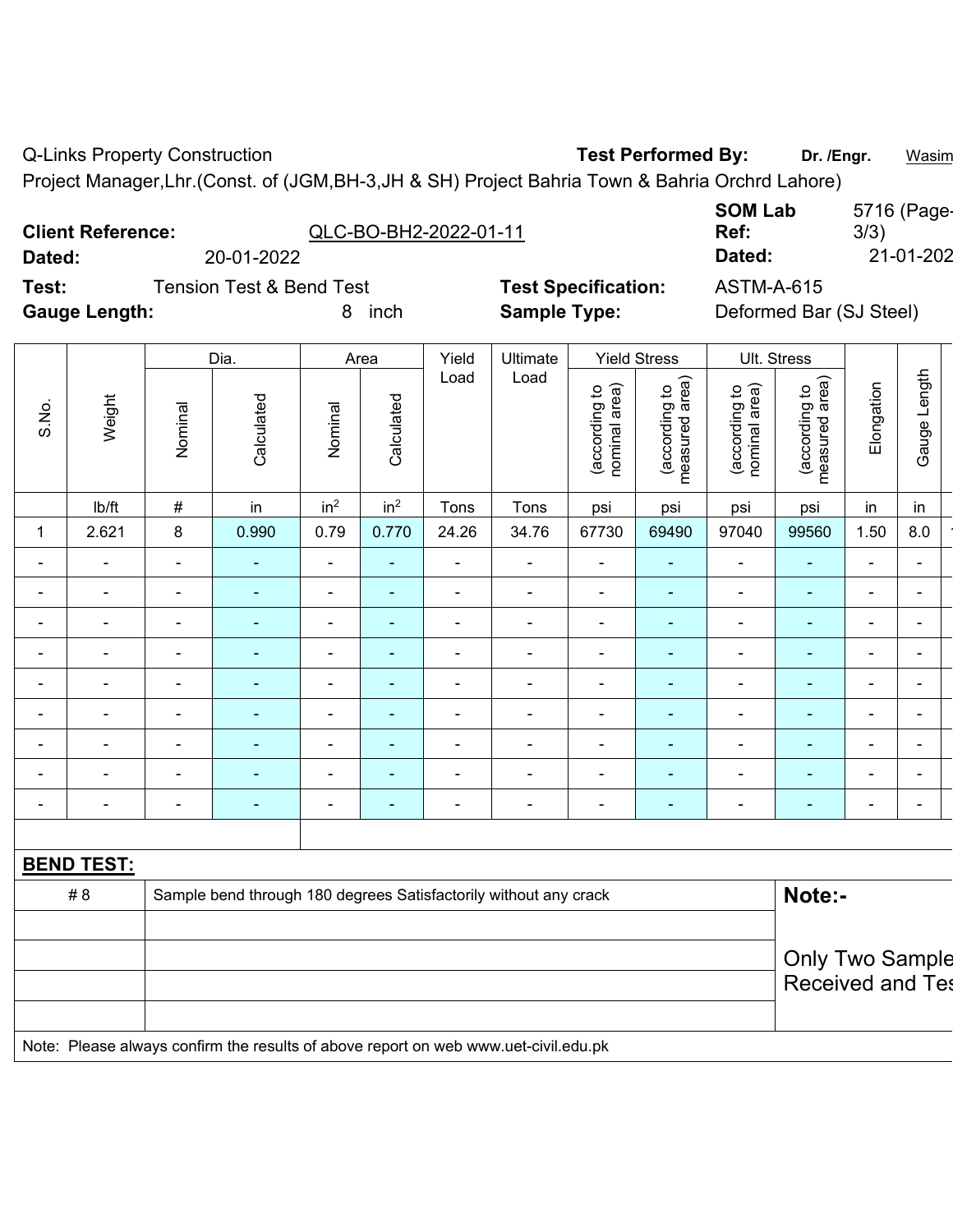Muhammad Akhtar Brig (R) **Test Performed By:** Dr. /Engr. **SAsad Gillan** By: Dr. /Engr. **SAsad Gillan** PD New Metro City housing Scheme, Sarai Alamgir

1/1)

5717 (Page-

**Client Reference:** PD/NMC/22/02

**Dated:** 19-01-2022 **Dated:** 21-01-2022

**Test:** Tension Test & Bend Test **Test Specification:** ASTM-A-615 **Gauge Length:** 8 inch **Sample Type:** Deformed Bar (Mehboob Steel)

| Deformed Bar (Menboob Steel |
|-----------------------------|
|                             |

|                |                                                                                     |                                                                  | Dia.                     |                              | Area            | Yield          | Ultimate                                                         |                                | <b>Yield Stress</b>             |                                | Ult. Stress                                            |            |                |                 |
|----------------|-------------------------------------------------------------------------------------|------------------------------------------------------------------|--------------------------|------------------------------|-----------------|----------------|------------------------------------------------------------------|--------------------------------|---------------------------------|--------------------------------|--------------------------------------------------------|------------|----------------|-----------------|
| S.No.          | Weight                                                                              | Nominal                                                          | Calculated               | Nominal                      | Calculated      | Load           | Load                                                             | nominal area)<br>(according to | (according to<br>measured area) | (according to<br>nominal area) | (according to<br>measured area)                        | Elongation | Gauge Length   | %age Elongation |
|                | lb/ft                                                                               | $\#$                                                             | in                       | in <sup>2</sup>              | in <sup>2</sup> | Tons           | Tons                                                             | psi                            | psi                             | psi                            | psi                                                    | in         | in             | $\%$            |
| 1              | 2.610                                                                               | 8                                                                | 0.988                    | 0.79                         | 0.767           | 23.72          | 33.71                                                            | 66220                          | 68210                           | 94110                          | 96930                                                  | 1.60       | 8.0            | 20.0            |
| $\overline{2}$ | 2.612                                                                               | 8                                                                | 0.989                    | 0.79                         | 0.768           | 23.85          | 33.86                                                            | 66590                          | 68500                           | 94540                          | 97250                                                  | 1.50       | 8.0            | 18.8            |
| 3              | 1.488                                                                               | 6                                                                | 0.746                    | 0.44                         | 0.437           | 16.02          | 19.98                                                            | 80320                          | 80870                           | 10015<br>0                     | 10083<br>0                                             | 1.20       | 8.0            | 15.0            |
| 4              | 1.492                                                                               | 6                                                                | 0.747                    | 0.44                         | 0.438           | 15.62          | 20.08                                                            | 78280                          | 78640                           | 10066<br>0                     | 10112<br>0                                             | 1.10       | 8.0            | 13.8            |
| 5              | 0.650                                                                               | 4                                                                | 0.493                    | 0.20                         | 0.191           | 6.29           | 8.00                                                             | 69360                          | 72630                           | 88240                          | 92400                                                  | 1.10       | 8.0            | 13.8            |
| 6              | 0.651                                                                               | 4                                                                | 0.493                    | 0.20                         | 0.191           | 6.19           | 8.00                                                             | 68230                          | 71450                           | 88240                          | 92400                                                  | 1.00       | 8.0            | 12.5            |
| $\blacksquare$ | $\blacksquare$                                                                      | $\blacksquare$                                                   |                          | $\blacksquare$               | ÷               | $\blacksquare$ | $\overline{\phantom{a}}$                                         | $\blacksquare$                 |                                 | $\blacksquare$                 | $\blacksquare$                                         |            |                | L,              |
| ۰              | $\blacksquare$                                                                      |                                                                  | $\blacksquare$           | $\qquad \qquad \blacksquare$ | $\blacksquare$  | $\blacksquare$ | $\blacksquare$                                                   | ÷,                             | $\blacksquare$                  | $\overline{\phantom{a}}$       | ÷,                                                     |            | $\blacksquare$ | $\blacksquare$  |
| ÷              | $\blacksquare$                                                                      |                                                                  | $\overline{\phantom{0}}$ | $\overline{\phantom{0}}$     | ä,              | $\blacksquare$ | ÷,                                                               | $\blacksquare$                 |                                 | $\blacksquare$                 | ÷                                                      |            | ÷,             | $\blacksquare$  |
|                | ÷,                                                                                  | $\blacksquare$                                                   | $\blacksquare$           | $\blacksquare$               | ÷               | $\blacksquare$ | $\blacksquare$                                                   | $\blacksquare$                 | ٠                               | $\blacksquare$                 | $\blacksquare$                                         |            |                | $\blacksquare$  |
|                |                                                                                     |                                                                  |                          |                              |                 |                |                                                                  |                                |                                 |                                |                                                        |            |                |                 |
|                | <b>BEND TEST:</b>                                                                   |                                                                  |                          |                              |                 |                |                                                                  |                                |                                 |                                |                                                        |            |                |                 |
|                | #8                                                                                  |                                                                  |                          |                              |                 |                | Sample bend through 180 degrees Satisfactorily without any crack |                                |                                 |                                | Note:-                                                 |            |                |                 |
|                | #6                                                                                  |                                                                  |                          |                              |                 |                | Sample bend through 180 degrees Satisfactorily without any crack |                                |                                 |                                |                                                        |            |                |                 |
|                | #4                                                                                  | Sample bend through 180 degrees Satisfactorily without any crack |                          |                              |                 |                |                                                                  |                                |                                 |                                | <b>Only Nine Samples</b><br><b>Received and Tested</b> |            |                |                 |
|                | Note: Please always confirm the results of above report on web www.uet-civil.edu.pk |                                                                  |                          |                              |                 |                |                                                                  |                                |                                 |                                |                                                        |            |                |                 |

**SOM Lab Ref:**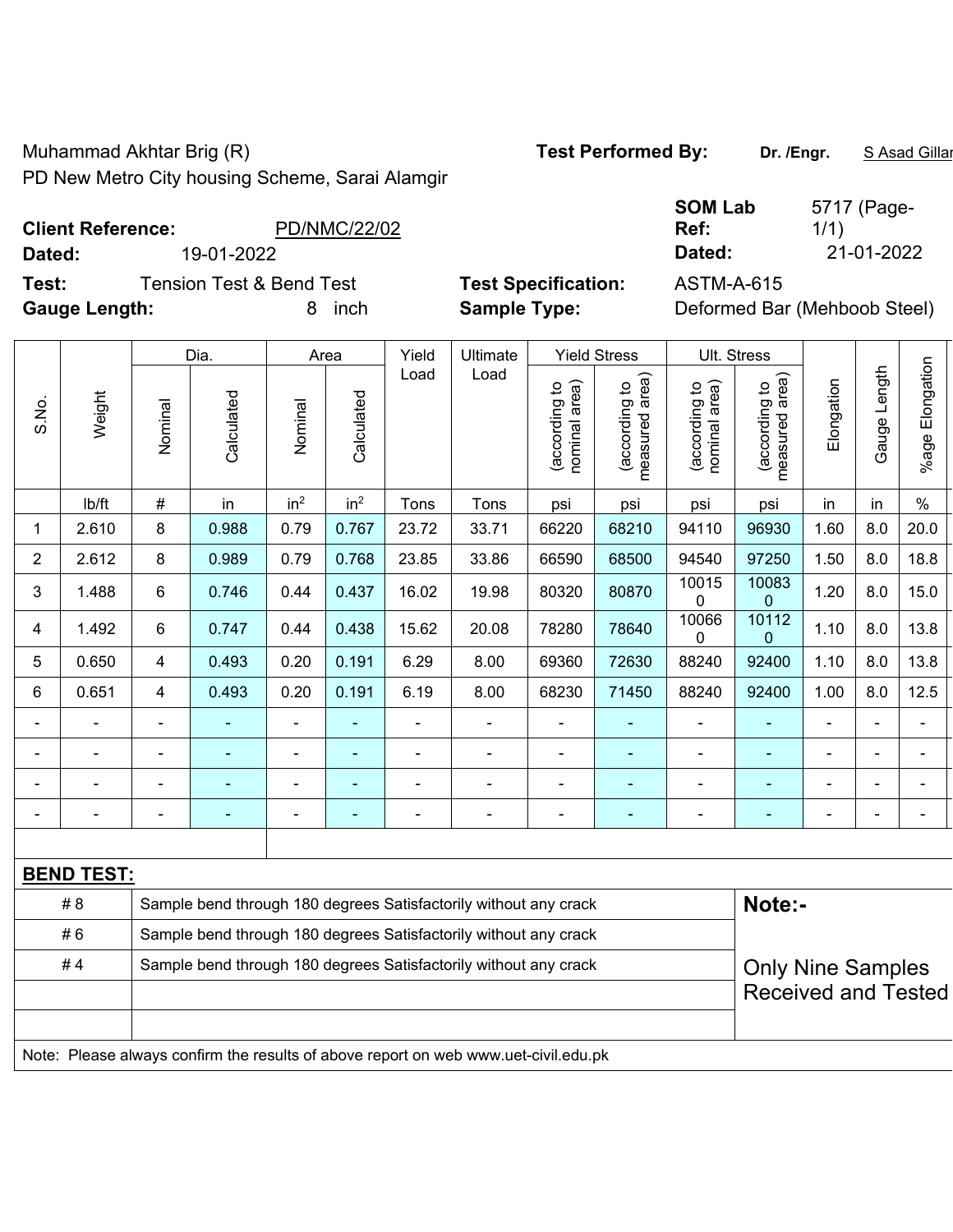Muhammad Ashraf **Test Performed By:** Dr. /Engr. **SAsad Gillani** 

AE/Bridges,Pakistan Railways,Multan.(Widening /Conversion Of Existing 2x13`-0" Girder Bridge)

| <b>Client Reference:</b> | 55-W/1/M(Bridge No.131)  |                            | <b>SOM Lab</b><br>Ref: | 5720 (Page-<br>1/1) |
|--------------------------|--------------------------|----------------------------|------------------------|---------------------|
| Dated:                   | 18-01-2022               |                            | Dated:                 | 21-01-2022          |
| Test:                    | Tension Test & Bend Test | <b>Test Specification:</b> | ASTM-A-615             |                     |

**Gauge Length:** 8 inch **Sample Type:** Deformed Bar

|                |        |                          | Dia.       |                 | Area            | Yield | Ultimate |                                   | <b>Yield Stress</b>                |                                   | Ult. Stress                                       |            |                               |                       |         |
|----------------|--------|--------------------------|------------|-----------------|-----------------|-------|----------|-----------------------------------|------------------------------------|-----------------------------------|---------------------------------------------------|------------|-------------------------------|-----------------------|---------|
| S.No.          | Weight | Nominal                  | Calculated | Nominal         | Calculated      | Load  | Load     | area)<br>(according to<br>nominal | area)<br>(according to<br>measured | area)<br>(according to<br>nominal | area)<br>$\overline{5}$<br>(according<br>measured | Elongation | ength<br>┙<br>auge<br>$\circ$ | Elongation<br>$%$ age | Remarks |
|                | lb/ft  | $\#$                     | in         | in <sup>2</sup> | in <sup>2</sup> | Tons  | Tons     | psi                               | psi                                | psi                               | psi                                               | in         | in                            | $\%$                  |         |
| 1              | 2.660  | 8                        | 0.998      | 0.79            | 0.782           | 25.40 | 33.38    | 70920                             | 71640                              | 93200                             | 94150                                             | 1.40       | 8.0                           | 17.5                  |         |
| $\overline{2}$ | 2.659  | 8                        | 0.997      | 0.79            | 0.781           | 26.20 | 33.89    | 73140                             | 73980                              | 94620                             | 95710                                             | 1.50       | 8.0                           | 18.8                  |         |
| 3              | 1.509  | 6                        | 0.751      | 0.44            | 0.443           | 14.68 | 19.69    | 73580                             | 73080                              | 98720                             | 98050                                             | 1.40       | 8.0                           | 17.5                  |         |
| 4              | 1.569  | 6                        | 0.766      | 0.44            | 0.461           | 15.21 | 20.66    | 76240                             | 72760                              | 10357<br>$\mathbf 0$              | 98850                                             | 1.30       | 8.0                           | 16.3                  |         |
| 5              | 1.029  | 5                        | 0.620      | 0.31            | 0.302           | 9.91  | 13.48    | 70490                             | 72360                              | 95880                             | 98410                                             | 1.40       | 8.0                           | 17.5                  |         |
| 6              | 1.037  | 5                        | 0.623      | 0.31            | 0.305           | 10.14 | 13.63    | 72160                             | 73340                              | 96960                             | 98550                                             | 1.50       | 8.0                           | 18.8                  |         |
| $\overline{7}$ | 0.653  | 4                        | 0.494      | 0.20            | 0.192           | 6.75  | 8.99     | 74420                             | 77520                              | 99150                             | 10328<br>$\mathbf{0}$                             | 1.10       | 8.0                           | 13.8                  |         |
| 8              | 0.654  | 4                        | 0.494      | 0.20            | 0.192           | 6.73  | 8.99     | 74190                             | 77280                              | 99150                             | 10328<br>$\mathbf{0}$                             | 1.00       | 8.0                           | 12.5                  |         |
|                |        | $\overline{\phantom{a}}$ |            |                 |                 |       |          |                                   |                                    |                                   |                                                   |            |                               | $\blacksquare$        |         |
|                |        |                          |            |                 |                 |       |          |                                   |                                    |                                   |                                                   |            |                               | $\blacksquare$        |         |

| <b>BEND TEST:</b> |                                                                                     |                            |
|-------------------|-------------------------------------------------------------------------------------|----------------------------|
|                   | No Bend test performed                                                              | Note:-                     |
|                   |                                                                                     |                            |
|                   |                                                                                     | <b>Only Eight Samples</b>  |
|                   |                                                                                     | <b>Received and Tested</b> |
|                   |                                                                                     |                            |
|                   | Note: Please always confirm the results of above report on web www.uet-civil.edu.pk |                            |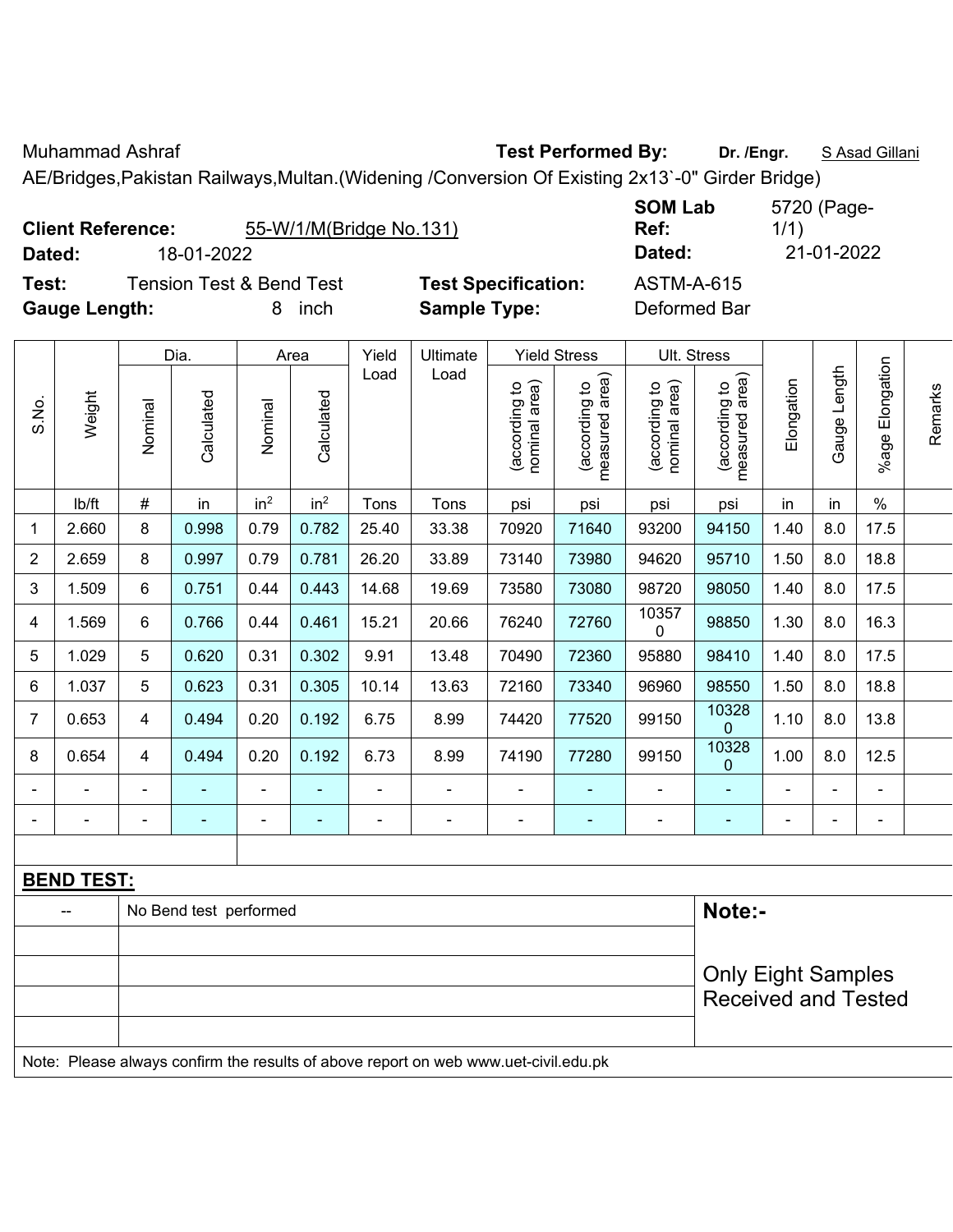Sameed Ahmad FL **Test Performed By:** Dr. /Engr. **Wasim Abbas** Dy Director CASS,Lahore.(Centre For Aerospace & Security Studies (CASS) Lahore.)

| <b>Client Reference:</b> |            | CASS(Lhr)/7856/2/Misc               |                            | <b>SOM Lab</b><br>Ref: | 5722 (Page-<br>1/1) |
|--------------------------|------------|-------------------------------------|----------------------------|------------------------|---------------------|
| <b>Dated:</b>            | 06-01-2022 |                                     |                            | Dated:                 | 21-01-2022          |
| Test:                    |            | <b>Tension Test &amp; Bend Test</b> | <b>Test Specification:</b> | <b>ASTM-A-615</b>      |                     |
| <b>Gauge Length:</b>     |            | inch                                | <b>Sample Type:</b>        | Deformed Bar           |                     |

|                |                   |                                                                  | Dia.       |                 | Area            | Yield | Ultimate                                                                            |                                | <b>Yield Stress</b>             |                                | Ult. Stress                     |                |                |                 |         |
|----------------|-------------------|------------------------------------------------------------------|------------|-----------------|-----------------|-------|-------------------------------------------------------------------------------------|--------------------------------|---------------------------------|--------------------------------|---------------------------------|----------------|----------------|-----------------|---------|
| S.No.          | Weight            | Nominal                                                          | Calculated | Nominal         | Calculated      | Load  | Load                                                                                | nominal area)<br>(according to | (according to<br>measured area) | nominal area)<br>(according to | measured area)<br>(according to | Elongation     | Gauge Length   | %age Elongation | Remarks |
|                | Ib/ft             | $\#$                                                             | in         | in <sup>2</sup> | in <sup>2</sup> | Tons  | Tons                                                                                | psi                            | psi                             | psi                            | psi                             | in             | in             | $\%$            |         |
| 1              | 2.720             | 8                                                                | 1.009      | 0.79            | 0.799           | 26.37 | 37.07                                                                               | 73620                          | 72790                           | 10350<br>0                     | 10234<br>0                      | 1.60           | 8.0            | 20.0            |         |
| $\overline{2}$ | 1.494             | 6                                                                | 0.748      | 0.44            | 0.439           | 12.41 | 16.79                                                                               | 62190                          | 62330                           | 84160                          | 84350                           | 1.40           | 8.0            | 17.5            |         |
| 3              | 0.650             | $\overline{4}$                                                   | 0.493      | 0.20            | 0.191           | 6.83  | 8.77                                                                                | 75320                          | 78860                           | 96670                          | 10123<br>0                      | 1.20           | 8.0            | 15.0            |         |
|                |                   | $\blacksquare$                                                   |            | $\blacksquare$  |                 | ä,    | ä,                                                                                  |                                | ä,                              | ä,                             | ÷,                              | ä,             | ä,             | ä,              |         |
|                |                   |                                                                  |            | $\blacksquare$  |                 |       | ÷                                                                                   | $\blacksquare$                 |                                 | $\blacksquare$                 | ٠                               | ä,             |                | L,              |         |
|                |                   |                                                                  |            |                 |                 |       |                                                                                     |                                |                                 |                                |                                 |                |                | $\blacksquare$  |         |
|                |                   |                                                                  |            | ÷               |                 |       |                                                                                     | $\blacksquare$                 | ÷                               | $\blacksquare$                 | $\blacksquare$                  |                | $\blacksquare$ | $\overline{a}$  |         |
|                |                   |                                                                  |            |                 |                 |       |                                                                                     |                                |                                 |                                |                                 |                | $\blacksquare$ |                 |         |
|                |                   |                                                                  |            |                 |                 |       |                                                                                     |                                |                                 | L.                             |                                 |                | $\blacksquare$ | L,              |         |
|                |                   | $\blacksquare$                                                   |            | $\blacksquare$  | ٠               |       | $\blacksquare$                                                                      | $\overline{\phantom{0}}$       | ÷                               | ÷                              | $\blacksquare$                  | $\blacksquare$ | $\overline{a}$ | ٠               |         |
|                |                   |                                                                  |            |                 |                 |       |                                                                                     |                                |                                 |                                |                                 |                |                |                 |         |
|                | <b>BEND TEST:</b> |                                                                  |            |                 |                 |       |                                                                                     |                                |                                 |                                |                                 |                |                |                 |         |
|                | # 8               |                                                                  |            |                 |                 |       | Sample bend through 180 degrees Satisfactorily without any crack                    |                                |                                 |                                | Note:-                          |                |                |                 |         |
|                | #6                |                                                                  |            |                 |                 |       | Sample bend through 180 degrees Satisfactorily without any crack                    |                                |                                 |                                |                                 |                |                |                 |         |
|                | #4                | Sample bend through 180 degrees Satisfactorily without any crack |            |                 |                 |       |                                                                                     |                                |                                 |                                | <b>Only Six Samples</b>         |                |                |                 |         |
|                |                   |                                                                  |            |                 |                 |       |                                                                                     |                                |                                 |                                | <b>Received and Tested</b>      |                |                |                 |         |
|                |                   |                                                                  |            |                 |                 |       |                                                                                     |                                |                                 |                                |                                 |                |                |                 |         |
|                |                   |                                                                  |            |                 |                 |       | Note: Please always confirm the results of above report on web www.uet-civil.edu.pk |                                |                                 |                                |                                 |                |                |                 |         |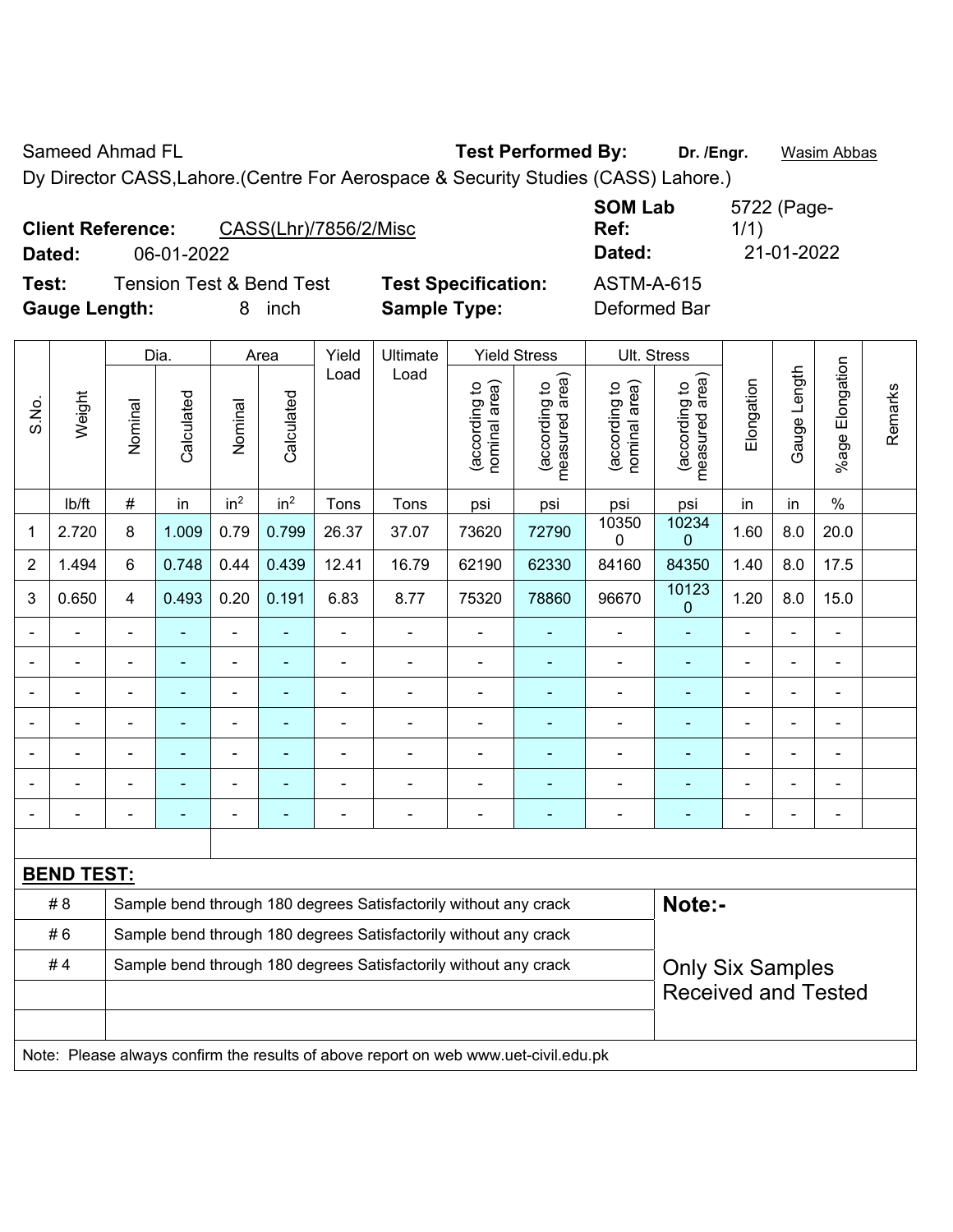Maj Adnan Khalid (R) **Test Performed By:** Dr. /Engr. **S. Asad Ali Gillani** Ali Gillani

**SOM Lab Ref:** 

5723 (Page-

1/1)

Dy Dir MTL DHA Lhr,(Infra Dev Works Of Sec-4 Q-Block,DHA Ph-XI Rehbar (M/s DHA-C))

## **Client Reference:** 408/241/32/Lab/15/14

**Test:** Tension Test & Bend Test **Test Specification:** ASTM-A-615

**Dated:** 17-01-2022 **Dated:** 21-01-2022

**Gauge Length:** 8 inch **Sample Type:** Deformed Bar (Moiz Steel)

|       |                   |                              | Dia.                                                             |                              | Area            | Yield          | Ultimate                                                         | <b>Yield Stress</b>            |                                 |                                | Ult. Stress                     |            |              |                      |         |
|-------|-------------------|------------------------------|------------------------------------------------------------------|------------------------------|-----------------|----------------|------------------------------------------------------------------|--------------------------------|---------------------------------|--------------------------------|---------------------------------|------------|--------------|----------------------|---------|
| S.No. | Weight            | Nominal                      | Calculated                                                       | Nominal                      | Calculated      | Load           | Load                                                             | nominal area)<br>(according to | measured area)<br>(according to | nominal area)<br>(according to | measured area)<br>(according to | Elongation | Gauge Length | Elongation<br>%age l | Remarks |
|       | lb/ft             | $\#$                         | in                                                               | in <sup>2</sup>              | in <sup>2</sup> | Tons           | Tons                                                             | psi                            | psi                             | psi                            | psi                             | in         | in           | $\frac{0}{0}$        |         |
| 1     | 1.533             | 6                            | 0.758                                                            | 0.44                         | 0.451           | 15.21          | 20.03                                                            | 76240                          | 74380                           | 100400                         | 97950                           | 1.30       | 8.0          | 16.3                 |         |
| 2     | 1.533             | 6                            | 0.758                                                            | 0.44                         | 0.451           | 15.01          | 19.98                                                            | 75210                          | 73380                           | 100150                         | 97700                           | 1.20       | 8.0          | 15.0                 |         |
| 3     | 0.593             | $\overline{\mathbf{4}}$      | 0.471                                                            | 0.20                         | 0.174           | 6.29           | 8.18                                                             | 69360                          | 79720                           | 90150                          | 103620                          | 1.30       | 8.0          | 16.3                 |         |
| 4     | 0.587             | $\overline{\mathbf{4}}$      | 0.469                                                            | 0.20                         | 0.173           | 6.14           | 8.12                                                             | 67670                          | 78230                           | 89590                          | 103570                          | 1.30       | 8.0          | 16.3                 |         |
| 5     | 0.588             | 4                            | 0.469                                                            | 0.20                         | 0.173           | 6.27           | 8.15                                                             | 69130                          | 79920                           | 89930                          | 103960                          | 1.20       | 8.0          | 15.0                 |         |
| 6     | 0.600             | $\overline{\mathbf{4}}$      | 0.473                                                            | 0.20                         | 0.176           | 6.19           | 8.21                                                             | 68230                          | 77540                           | 90490                          | 102830                          | 1.20       | 8.0          | 15.0                 |         |
|       |                   | $\blacksquare$               |                                                                  |                              |                 | $\blacksquare$ |                                                                  |                                |                                 |                                |                                 |            |              | $\blacksquare$       |         |
|       | Ē,                | $\qquad \qquad \blacksquare$ | $\blacksquare$                                                   | $\qquad \qquad \blacksquare$ | $\blacksquare$  | ÷              | $\blacksquare$                                                   | -                              | $\overline{\phantom{0}}$        | $\blacksquare$                 | $\blacksquare$                  | Ē,         |              | $\blacksquare$       |         |
|       | ٠                 | $\blacksquare$               | $\blacksquare$                                                   | ۰                            | $\blacksquare$  | $\blacksquare$ | $\overline{\phantom{a}}$                                         | ۰                              | ۰                               | $\blacksquare$                 | $\blacksquare$                  | Ē,         |              | $\blacksquare$       |         |
|       |                   | $\blacksquare$               | $\blacksquare$                                                   | ۰                            | $\blacksquare$  | $\blacksquare$ | $\blacksquare$                                                   | $\blacksquare$                 |                                 | $\overline{\phantom{0}}$       |                                 |            |              | $\blacksquare$       |         |
|       |                   |                              |                                                                  |                              |                 |                |                                                                  |                                |                                 |                                |                                 |            |              |                      |         |
|       | <b>BEND TEST:</b> |                              |                                                                  |                              |                 |                |                                                                  |                                |                                 |                                |                                 |            |              |                      |         |
|       | #6                |                              |                                                                  |                              |                 |                | Sample bend through 180 degrees Satisfactorily without any crack |                                |                                 |                                | Note:-                          |            |              |                      |         |
|       | #4                |                              | Sample bend through 180 degrees Satisfactorily without any crack |                              |                 |                |                                                                  |                                |                                 |                                |                                 |            |              |                      |         |
|       | #4                |                              |                                                                  |                              |                 |                | Sample bend through 180 degrees Satisfactorily without any crack |                                |                                 |                                | <b>Only Nine Samples</b>        |            |              |                      |         |
|       |                   |                              |                                                                  |                              |                 |                |                                                                  |                                |                                 |                                | <b>Received and Tested</b>      |            |              |                      |         |
|       |                   |                              |                                                                  |                              |                 |                |                                                                  |                                |                                 |                                |                                 |            |              |                      |         |
|       |                   |                              |                                                                  |                              |                 |                |                                                                  |                                |                                 |                                |                                 |            |              |                      |         |

Note: Please always confirm the results of above report on web www.uet-civil.edu.pk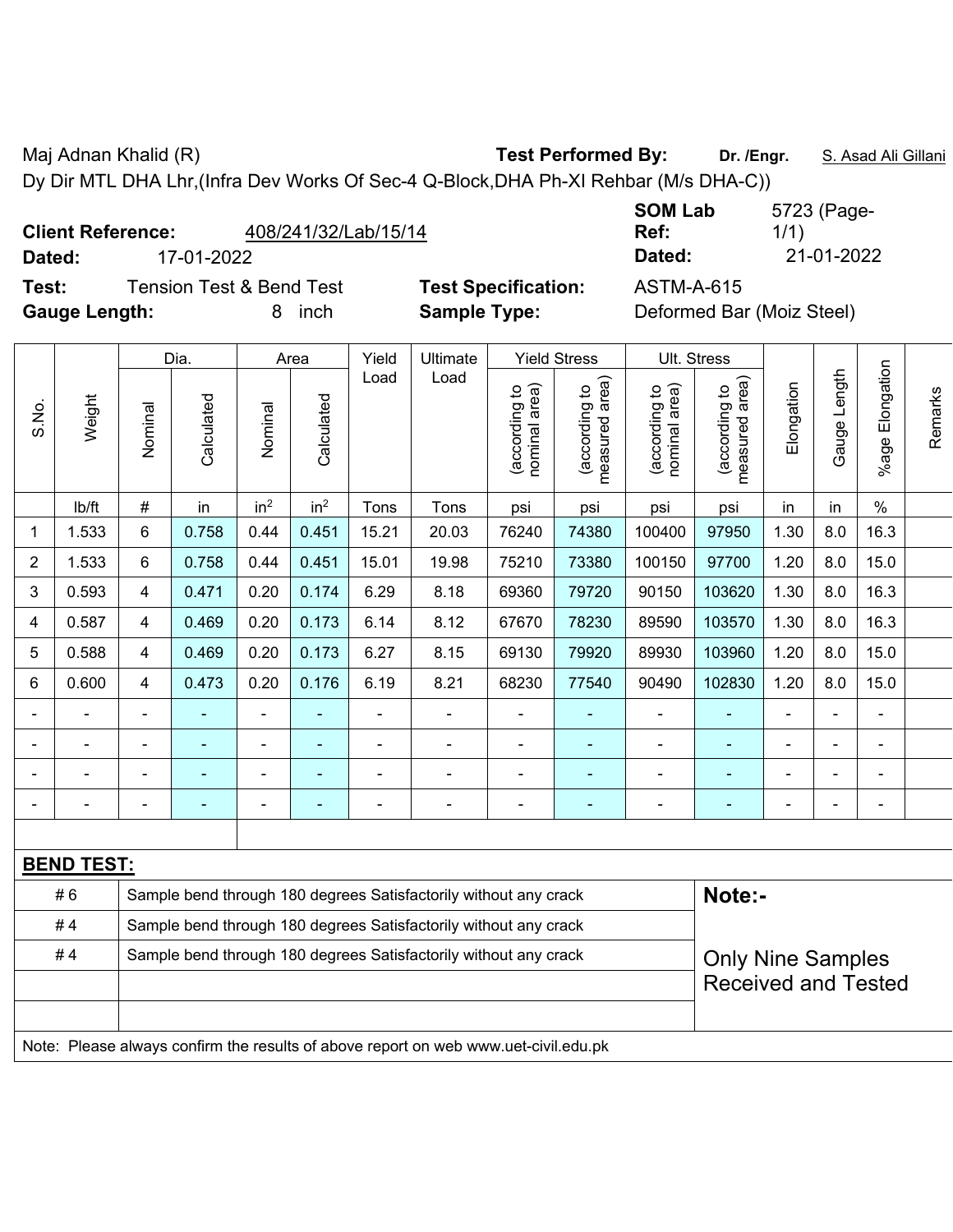Sub Divisional officer, **Test Performed By:** Dr. /Engr. **Wasim Abbas** 

BSD Muzaffargarh.(Const Of Office Building Of Deputy Dir Development Muzaffargarh)

| <b>Client Reference:</b><br>Dated: | 01-01-2022                          | 1025/MG    |                            | <b>SOM Lab</b><br>Ref:<br>Dated: | 5724 (Page-<br>1/2)<br>21-01-2022 |
|------------------------------------|-------------------------------------|------------|----------------------------|----------------------------------|-----------------------------------|
| Test:                              | <b>Tension Test &amp; Bend Test</b> |            | <b>Test Specification:</b> | <b>ASTM-A-615</b>                |                                   |
| <b>Gauge Length:</b>               |                                     | inch<br>8. | <b>Sample Type:</b>        | Deformed Bar                     |                                   |

|                |                                                                                     |                | Dia.       |                 | Area            | Yield<br>Ultimate                                                |                                                                  |                                | <b>Yield Stress</b>             | Ult. Stress                    |                                 |                |                |                      |         |
|----------------|-------------------------------------------------------------------------------------|----------------|------------|-----------------|-----------------|------------------------------------------------------------------|------------------------------------------------------------------|--------------------------------|---------------------------------|--------------------------------|---------------------------------|----------------|----------------|----------------------|---------|
| S.No.          | Weight                                                                              | Nominal        | Calculated | Nominal         | Calculated      | Load                                                             | Load                                                             | nominal area)<br>(according to | (according to<br>measured area) | nominal area)<br>(according to | measured area)<br>(according to | Elongation     | Gauge Length   | Elongation<br>%age I | Remarks |
|                | lb/ft                                                                               | $\#$           | in         | in <sup>2</sup> | in <sup>2</sup> | Tons                                                             | Tons                                                             | psi                            | psi                             | psi                            | psi                             | in             | in             | $\%$                 |         |
| 1              | 1.385                                                                               | 6              | 0.720      | 0.44            | 0.407           | 11.44                                                            | 17.55                                                            | 57330                          | 61980                           | 87990                          | 95120                           | 1.30           | 8.0            | 16.3                 |         |
| $\overline{2}$ | 1.365                                                                               | 6              | 0.715      | 0.44            | 0.401           | 12.15                                                            | 19.11                                                            | 60910                          | 66830                           | 95800                          | 10512<br>$\mathbf 0$            | 1.00           | 8.0            | 12.5                 |         |
| 3              | 0.521                                                                               | $\overline{4}$ | 0.441      | 0.20            | 0.153           | 4.13                                                             | 6.01                                                             | 45530                          | 59510                           | 66320                          | 86700                           | 1.20           | 8.0            | 15.0                 |         |
| $\overline{4}$ | 0.522                                                                               | $\overline{4}$ | 0.441      | 0.20            | 0.153           | 4.13                                                             | 6.22                                                             | 45530                          | 59510                           | 68570                          | 89630                           | 1.30           | 8.0            | 16.3                 |         |
|                |                                                                                     |                |            | $\blacksquare$  |                 | $\blacksquare$                                                   |                                                                  | ä,                             | $\blacksquare$                  | $\blacksquare$                 |                                 | $\overline{a}$ | $\overline{a}$ | $\blacksquare$       |         |
|                |                                                                                     |                |            |                 |                 |                                                                  |                                                                  |                                |                                 | $\blacksquare$                 |                                 |                |                | $\blacksquare$       |         |
|                |                                                                                     |                |            |                 |                 |                                                                  |                                                                  |                                |                                 | $\blacksquare$                 |                                 |                |                | $\blacksquare$       |         |
|                |                                                                                     | $\blacksquare$ |            | ÷               |                 |                                                                  |                                                                  | $\blacksquare$                 |                                 |                                |                                 |                | $\blacksquare$ | $\blacksquare$       |         |
|                |                                                                                     |                |            | $\overline{a}$  |                 |                                                                  |                                                                  |                                |                                 |                                | $\blacksquare$                  |                | ÷              | $\blacksquare$       |         |
|                |                                                                                     |                |            | ۰               |                 |                                                                  |                                                                  | $\blacksquare$                 | $\overline{\phantom{a}}$        | $\overline{\phantom{0}}$       | $\blacksquare$                  | ۰              |                | $\blacksquare$       |         |
|                |                                                                                     |                |            |                 |                 |                                                                  |                                                                  |                                |                                 |                                |                                 |                |                |                      |         |
|                | <b>BEND TEST:</b>                                                                   |                |            |                 |                 |                                                                  |                                                                  |                                |                                 |                                |                                 |                |                |                      |         |
|                | #6                                                                                  |                |            |                 |                 |                                                                  | Sample bend through 180 degrees Satisfactorily without any crack |                                |                                 |                                | Note:-                          |                |                |                      |         |
|                | #4                                                                                  |                |            |                 |                 | Sample bend through 180 degrees Satisfactorily without any crack |                                                                  |                                |                                 |                                |                                 |                |                |                      |         |
|                |                                                                                     |                |            |                 |                 |                                                                  |                                                                  | <b>Only Six Samples</b>        |                                 |                                |                                 |                |                |                      |         |
|                |                                                                                     |                |            |                 |                 |                                                                  |                                                                  |                                |                                 |                                | <b>Received and Tested</b>      |                |                |                      |         |
|                |                                                                                     |                |            |                 |                 |                                                                  |                                                                  |                                |                                 |                                |                                 |                |                |                      |         |
|                | Note: Please always confirm the results of above report on web www.uet-civil.edu.pk |                |            |                 |                 |                                                                  |                                                                  |                                |                                 |                                |                                 |                |                |                      |         |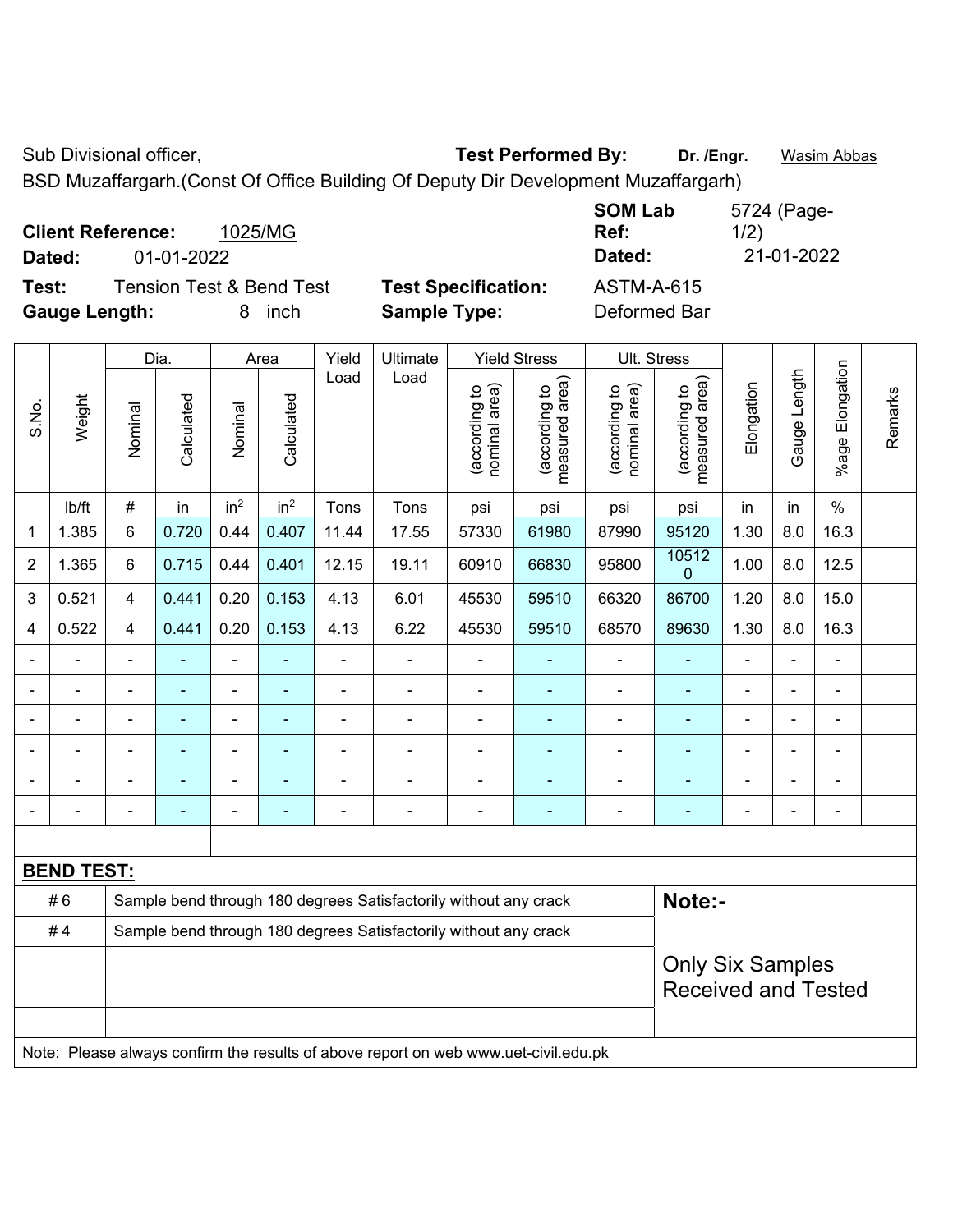Sub Divisional officer, **Test Performed By:** Dr. /Engr. **Wasim Abbas** 

BSD Muzaffargarh.(Const Of Ombudsman Punjab Office Building For Regional Office)

| <b>Client Reference:</b> |                                     | 1220/MG   |                            | <b>SOM Lab</b><br>Ref: | 5724 (Page-<br>2/2) |
|--------------------------|-------------------------------------|-----------|----------------------------|------------------------|---------------------|
| Dated:                   | 20-01-2022                          |           |                            | Dated:                 | 21-01-2022          |
| Test:                    | <b>Tension Test &amp; Bend Test</b> |           | <b>Test Specification:</b> | <b>ASTM-A-615</b>      |                     |
| <b>Gauge Length:</b>     |                                     | inch<br>8 | <b>Sample Type:</b>        | Deformed Bar           |                     |

|                          |                   |                                                                                     | Dia.           |                          | Area                     | Yield                                                            | Ultimate                                                         |                                | <b>Yield Stress</b>             |                                | Ult. Stress                     |                |                |                           |         |
|--------------------------|-------------------|-------------------------------------------------------------------------------------|----------------|--------------------------|--------------------------|------------------------------------------------------------------|------------------------------------------------------------------|--------------------------------|---------------------------------|--------------------------------|---------------------------------|----------------|----------------|---------------------------|---------|
| S.No.                    | Weight            | Nominal                                                                             | Calculated     | Nominal                  | Calculated               | Load                                                             | Load                                                             | nominal area)<br>(according to | (according to<br>measured area) | nominal area)<br>(according to | (according to<br>measured area) | Elongation     | Gauge Length   | Elongation<br>$%$ age $ $ | Remarks |
|                          | lb/ft             | $\#$                                                                                | in             | in <sup>2</sup>          | in <sup>2</sup>          | Tons                                                             | Tons                                                             | psi                            | psi                             | psi                            | psi                             | in             | in             | $\%$                      |         |
| 1                        | 1.509             | 6                                                                                   | 0.751          | 0.44                     | 0.443                    | 16.82                                                            | 20.59                                                            | 84310                          | 83740                           | 103210                         | 102510                          | 1.10           | 8.0            | 13.8                      |         |
| $\overline{2}$           | 1.512             | 6                                                                                   | 0.752          | 0.44                     | 0.444                    | 17.35                                                            | 21.02                                                            | 86970                          | 86180                           | 105360                         | 104410                          | 1.20           | 8.0            | 15.0                      |         |
| 3                        | 0.603             | 4                                                                                   | 0.475          | 0.20                     | 0.177                    | 6.14                                                             | 7.44                                                             | 67670                          | 76470                           | 82060                          | 92720                           | 0.90           | 8.0            | 11.3                      |         |
| 4                        | 0.599             | 4                                                                                   | 0.473          | 0.20                     | 0.176                    | 6.24                                                             | 7.65                                                             | 68800                          | 78180                           | 84310                          | 95800                           | 0.90           | 8.0            | 11.3                      |         |
|                          | ä,                | ä,                                                                                  | ÷              | $\overline{\phantom{a}}$ |                          | ä,                                                               | ä,                                                               | ÷,                             | $\blacksquare$                  | $\blacksquare$                 | ÷,                              | ÷,             | $\blacksquare$ | $\blacksquare$            |         |
|                          | ä,                | $\blacksquare$                                                                      | $\blacksquare$ | $\overline{\phantom{0}}$ | $\overline{\phantom{a}}$ | $\blacksquare$                                                   | $\blacksquare$                                                   | $\blacksquare$                 | $\blacksquare$                  | $\blacksquare$                 | $\blacksquare$                  | $\blacksquare$ | $\blacksquare$ | $\blacksquare$            |         |
|                          | $\blacksquare$    |                                                                                     | ÷              | ÷                        | $\overline{\phantom{a}}$ | $\blacksquare$                                                   | ÷                                                                | $\overline{\phantom{a}}$       | $\blacksquare$                  | $\blacksquare$                 | ٠                               | ä,             | ä,             | ä,                        |         |
|                          |                   |                                                                                     |                | ÷                        |                          |                                                                  |                                                                  |                                |                                 |                                |                                 |                |                | $\blacksquare$            |         |
|                          |                   |                                                                                     |                | Ē,                       |                          |                                                                  | $\blacksquare$                                                   |                                |                                 | $\blacksquare$                 |                                 |                | $\overline{a}$ | $\blacksquare$            |         |
| $\overline{\phantom{0}}$ | $\blacksquare$    | $\blacksquare$                                                                      | ۰              | ÷,                       | $\overline{\phantom{a}}$ | $\blacksquare$                                                   | $\blacksquare$                                                   | ٠                              | $\overline{\phantom{0}}$        | $\overline{a}$                 | $\overline{\phantom{0}}$        | ۰              | ÷,             | ÷,                        |         |
|                          |                   |                                                                                     |                |                          |                          |                                                                  |                                                                  |                                |                                 |                                |                                 |                |                |                           |         |
|                          | <b>BEND TEST:</b> |                                                                                     |                |                          |                          |                                                                  |                                                                  |                                |                                 |                                |                                 |                |                |                           |         |
|                          | #6                |                                                                                     |                |                          |                          |                                                                  | Sample bend through 180 degrees Satisfactorily without any crack |                                |                                 |                                | Note:-                          |                |                |                           |         |
|                          | #4                |                                                                                     |                |                          |                          | Sample bend through 180 degrees Satisfactorily without any crack |                                                                  |                                |                                 |                                |                                 |                |                |                           |         |
|                          |                   |                                                                                     |                |                          |                          |                                                                  |                                                                  |                                |                                 |                                | <b>Only Six Samples</b>         |                |                |                           |         |
|                          |                   |                                                                                     |                |                          |                          |                                                                  |                                                                  |                                |                                 |                                | <b>Received and Tested</b>      |                |                |                           |         |
|                          |                   |                                                                                     |                |                          |                          |                                                                  |                                                                  |                                |                                 |                                |                                 |                |                |                           |         |
|                          |                   | Note: Please always confirm the results of above report on web www.uet-civil.edu.pk |                |                          |                          |                                                                  |                                                                  |                                |                                 |                                |                                 |                |                |                           |         |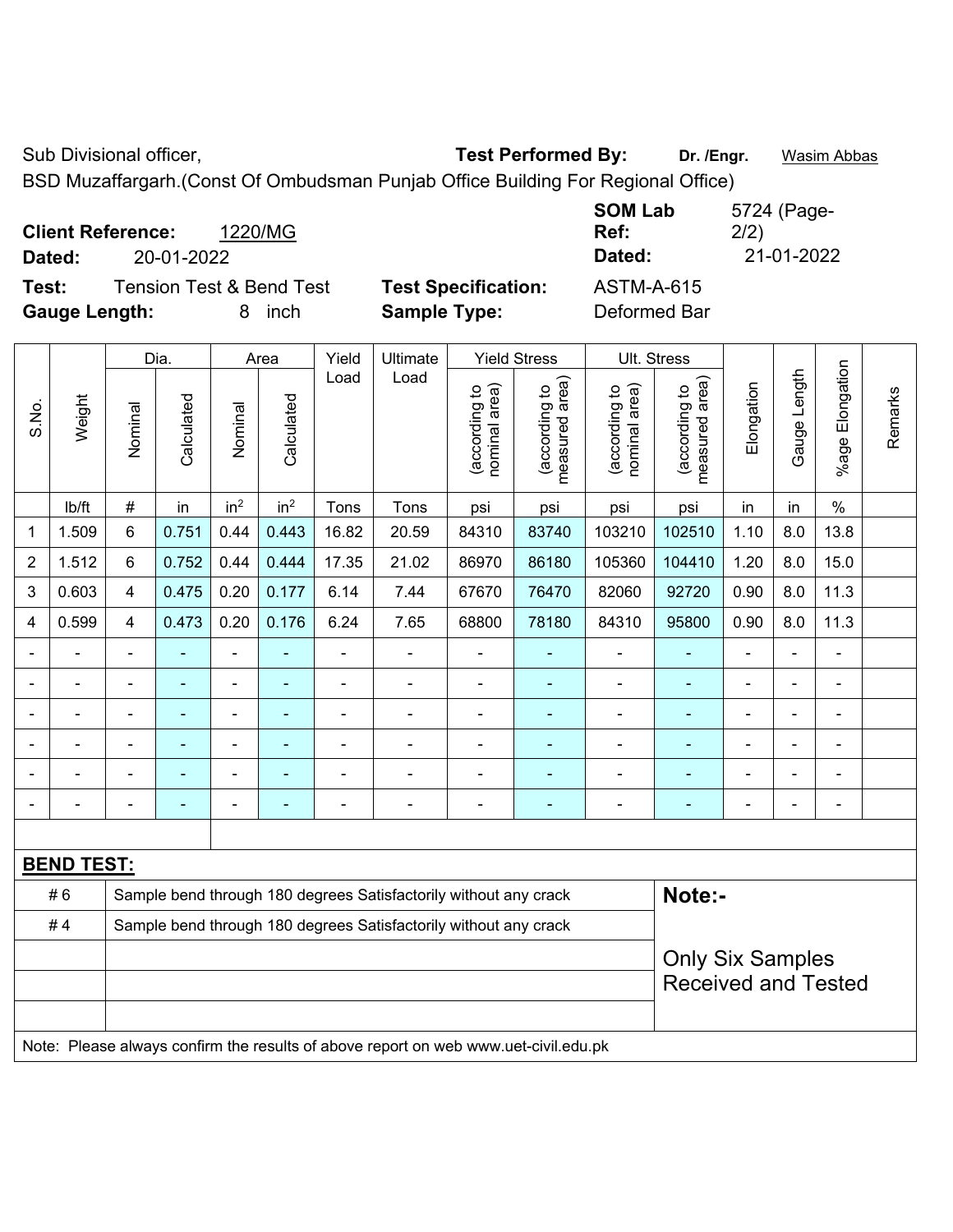Ahmad Javed **Test Performed By:** Dr. /Engr. **SAsad Gillani** 

Sunshine By Stylers International ,Project Coordinator.(Const. Of Sunshine Project)

| <b>Client Reference:</b><br>21-01-2022<br>Dated:                     | SPS/BML/002/2022 |                                                   | <b>SOM Lab</b><br>Ref:<br>Dated:  | 5725 (Page-<br>1/1)<br>21-01-2022 |
|----------------------------------------------------------------------|------------------|---------------------------------------------------|-----------------------------------|-----------------------------------|
| <b>Tension Test &amp; Bend Test</b><br>Test:<br><b>Gauge Length:</b> | inch<br>8        | <b>Test Specification:</b><br><b>Sample Type:</b> | <b>ASTM-A-615</b><br>Deformed Bar |                                   |

|                |                   |                                                                                     | Dia.           |                              | Area                     | Yield                                                            | Ultimate                                                         |                                | <b>Yield Stress</b>             |                                | Ult. Stress                     |                |                |                    |         |
|----------------|-------------------|-------------------------------------------------------------------------------------|----------------|------------------------------|--------------------------|------------------------------------------------------------------|------------------------------------------------------------------|--------------------------------|---------------------------------|--------------------------------|---------------------------------|----------------|----------------|--------------------|---------|
| S.No.          | Weight            | Nominal                                                                             | Calculated     | Nominal                      | Calculated               | Load                                                             | Load                                                             | nominal area)<br>(according to | (according to<br>measured area) | nominal area)<br>(according to | (according to<br>measured area) | Elongation     | Gauge Length   | Elongation<br>%age | Remarks |
|                | lb/ft             | #                                                                                   | in             | in <sup>2</sup>              | in <sup>2</sup>          | Tons                                                             | Tons                                                             | psi                            | psi                             | psi                            | psi                             | in             | in             | $\%$               |         |
| 1              | 2.656             | 8                                                                                   | 0.997          | 0.79                         | 0.781                    | 26.35                                                            | 35.42                                                            | 73570                          | 74410                           | 98890                          | 100030                          | 1.50           | 8.0            | 18.8               |         |
| $\overline{2}$ | 2.627             | 8                                                                                   | 0.991          | 0.79                         | 0.772                    | 25.94                                                            | 34.25                                                            | 72430                          | 74120                           | 95620                          | 97850                           | 1.20           | 8.0            | 15.0               |         |
| 3              | 1.641             | 6                                                                                   | 0.783          | 0.44                         | 0.482                    | 19.52                                                            | 23.87                                                            | 97850                          | 89320                           | 119660                         | 109240                          | 1.00           | 8.0            | 12.5               |         |
| 4              | 1.638             | 6                                                                                   | 0.783          | 0.44                         | 0.481                    | 19.22                                                            | 23.55                                                            | 96320                          | 88110                           | 118030                         | 107970                          | 1.00           | 8.0            | 12.5               |         |
|                | ÷,                | $\blacksquare$                                                                      | ä,             | $\blacksquare$               | $\blacksquare$           | ÷,                                                               | $\blacksquare$                                                   | $\blacksquare$                 | $\blacksquare$                  | $\blacksquare$                 | $\blacksquare$                  | $\blacksquare$ | $\blacksquare$ | $\blacksquare$     |         |
|                | $\blacksquare$    | ä,                                                                                  | $\blacksquare$ | $\qquad \qquad \blacksquare$ |                          | $\blacksquare$                                                   | ä,                                                               | $\blacksquare$                 | $\blacksquare$                  | $\blacksquare$                 | $\blacksquare$                  | $\blacksquare$ | $\blacksquare$ | $\blacksquare$     |         |
|                | $\blacksquare$    | $\blacksquare$                                                                      | ä,             | $\blacksquare$               | $\overline{\phantom{a}}$ | ä,                                                               | $\blacksquare$                                                   | $\blacksquare$                 | $\blacksquare$                  | $\blacksquare$                 | $\blacksquare$                  | $\blacksquare$ | L,             | $\blacksquare$     |         |
|                | $\blacksquare$    |                                                                                     | $\blacksquare$ | ÷,                           |                          |                                                                  |                                                                  | $\overline{a}$                 |                                 | $\blacksquare$                 |                                 |                | -              | Ē,                 |         |
|                |                   |                                                                                     |                | ÷                            |                          |                                                                  |                                                                  |                                |                                 | $\blacksquare$                 |                                 |                |                |                    |         |
|                |                   |                                                                                     |                | Ē,                           |                          |                                                                  | ÷                                                                | Ē,                             | Ē.                              | $\blacksquare$                 |                                 | Ē,             | ä,             | Ē,                 |         |
|                |                   |                                                                                     |                |                              |                          |                                                                  |                                                                  |                                |                                 |                                |                                 |                |                |                    |         |
|                | <b>BEND TEST:</b> |                                                                                     |                |                              |                          |                                                                  |                                                                  |                                |                                 |                                |                                 |                |                |                    |         |
|                | # 8               |                                                                                     |                |                              |                          |                                                                  | Sample bend through 180 degrees Satisfactorily without any crack |                                |                                 |                                | Note:-                          |                |                |                    |         |
|                | #6                |                                                                                     |                |                              |                          | Sample bend through 180 degrees Satisfactorily without any crack |                                                                  |                                |                                 |                                |                                 |                |                |                    |         |
|                |                   |                                                                                     |                |                              |                          |                                                                  |                                                                  | <b>Only Six Samples</b>        |                                 |                                |                                 |                |                |                    |         |
|                |                   |                                                                                     |                |                              |                          |                                                                  |                                                                  |                                |                                 |                                | <b>Received and Tested</b>      |                |                |                    |         |
|                |                   |                                                                                     |                |                              |                          |                                                                  |                                                                  |                                |                                 |                                |                                 |                |                |                    |         |
|                |                   | Note: Please always confirm the results of above report on web www.uet-civil.edu.pk |                |                              |                          |                                                                  |                                                                  |                                |                                 |                                |                                 |                |                |                    |         |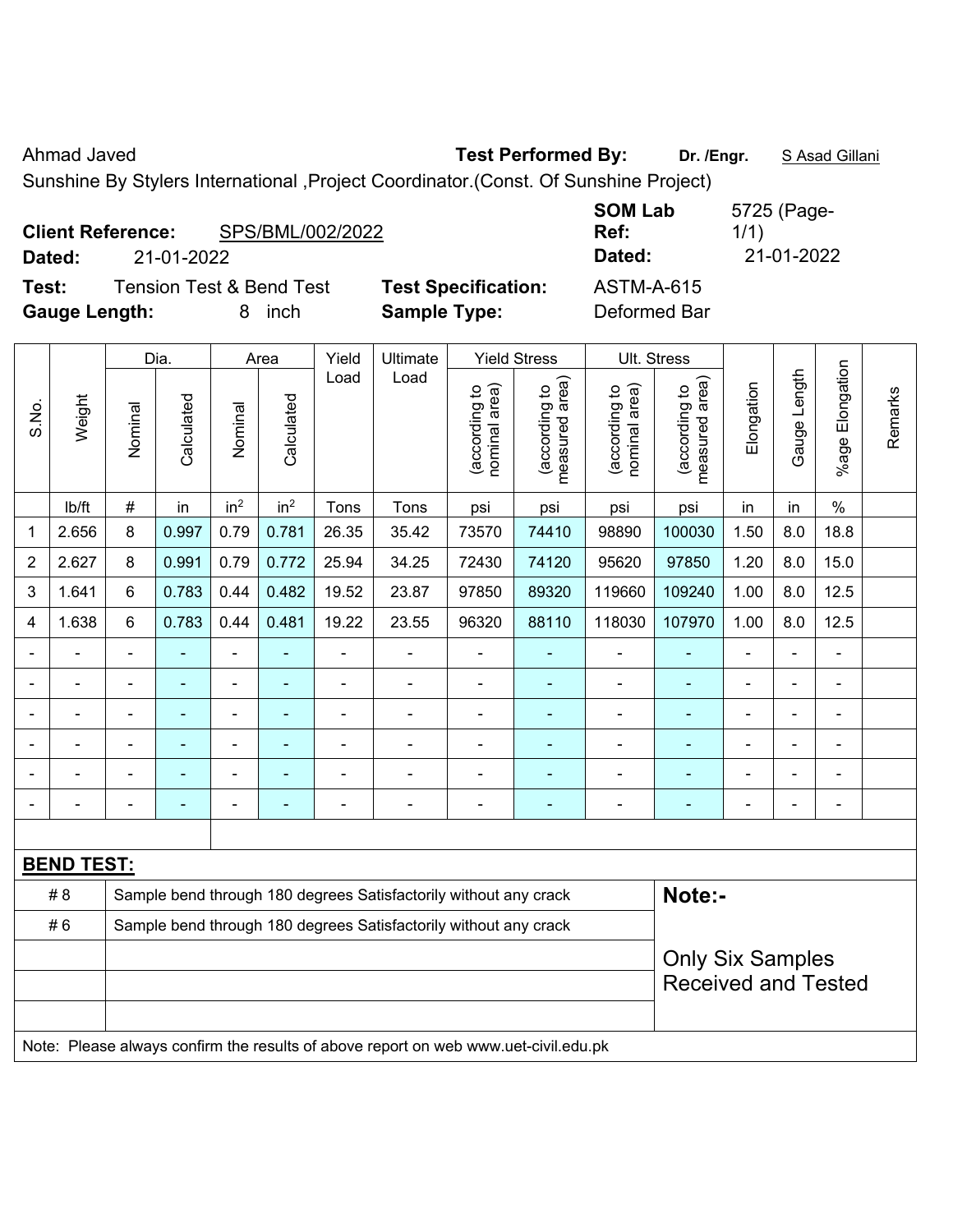Syed Abul Jabbar **Test Performed By:** Dr. /Engr. **Wasim Abbas** 

GM Engr. Cotton Web Ltd.Lahore.(New Office Building)

**Test:** Tension Test & Bend Test **Test Specification:** ASTM-A-615 **Gauge Length:** 8 inch **Sample Type:** Deformed Bar (FF Steel)

|                          |            | <b>SOM Lab</b> | 5726 (Page- |
|--------------------------|------------|----------------|-------------|
| <b>Client Reference:</b> | Nil        | Ref:           |             |
| Dated:                   | 20-01-2022 | Dated:         | 21-01-2022  |

|                |                                                                                     |                | Dia.                                                             |                 | Area            | Yield                                                            | <b>Ultimate</b>                                                  |                                | <b>Yield Stress</b>             |                                | Ult. Stress                     |                |                |                       |         |
|----------------|-------------------------------------------------------------------------------------|----------------|------------------------------------------------------------------|-----------------|-----------------|------------------------------------------------------------------|------------------------------------------------------------------|--------------------------------|---------------------------------|--------------------------------|---------------------------------|----------------|----------------|-----------------------|---------|
| S.No.          | Weight                                                                              | Nominal        | Calculated                                                       | Nominal         | Calculated      | Load                                                             | Load                                                             | nominal area)<br>(according to | (according to<br>measured area) | nominal area)<br>(according to | measured area)<br>(according to | Elongation     | Gauge Length   | Elongation<br>$%$ age | Remarks |
|                | lb/ft                                                                               | $\#$           | in                                                               | in <sup>2</sup> | in <sup>2</sup> | Tons                                                             | Tons                                                             | psi                            | psi                             | psi                            | psi                             | in             | in             | $\%$                  |         |
| 1              | 2.579                                                                               | 8              | 0.982                                                            | 0.79            | 0.758           | 24.52                                                            | 34.07                                                            | 68440                          | 71330                           | 95110                          | 99120                           | 1.50           | 8.0            | 18.8                  |         |
| $\overline{2}$ | 2.650                                                                               | 8              | 0.996                                                            | 0.79            | 0.779           | 26.20                                                            | 35.93                                                            | 73140                          | 74170                           | 100320                         | 101730                          | 1.30           | 8.0            | 16.3                  |         |
| 3              | 1.505                                                                               | 6              | 0.750                                                            | 0.44            | 0.442           | 14.02                                                            | 19.62                                                            | 70260                          | 69940                           | 98360                          | 97910                           | 1.30           | 8.0            | 16.3                  |         |
| 4              | 1.458                                                                               | 6              | 0.738                                                            | 0.44            | 0.428           | 14.24                                                            | 19.72                                                            | 71380                          | 73380                           | 98870                          | 101640                          | 1.40           | 8.0            | 17.5                  |         |
| 5              | 0.640                                                                               | 4              | 0.489                                                            | 0.20            | 0.188           | 6.54                                                             | 8.74                                                             | 72170                          | 76770                           | 96340                          | 102480                          | 1.20           | 8.0            | 15.0                  |         |
| 6              | 0.652                                                                               | 4              | 0.494                                                            | 0.20            | 0.192           | 6.63                                                             | 8.82                                                             | 73070                          | 76110                           | 97230                          | 101290                          | 1.30           | 8.0            | 16.3                  |         |
|                |                                                                                     |                | $\blacksquare$                                                   | ä,              |                 |                                                                  |                                                                  | ä,                             |                                 | $\blacksquare$                 |                                 | $\blacksquare$ | ä,             | $\blacksquare$        |         |
|                |                                                                                     |                |                                                                  |                 |                 |                                                                  |                                                                  |                                | $\blacksquare$                  | $\blacksquare$                 |                                 |                |                | $\blacksquare$        |         |
|                |                                                                                     |                |                                                                  |                 |                 |                                                                  |                                                                  |                                |                                 |                                |                                 |                |                |                       |         |
|                |                                                                                     | $\blacksquare$ | $\blacksquare$                                                   | ÷               | $\blacksquare$  | $\blacksquare$                                                   | $\blacksquare$                                                   | $\overline{\phantom{0}}$       | $\overline{\phantom{a}}$        | ÷                              | ÷                               | ۳              | $\blacksquare$ | $\blacksquare$        |         |
|                |                                                                                     |                |                                                                  |                 |                 |                                                                  |                                                                  |                                |                                 |                                |                                 |                |                |                       |         |
|                | <b>BEND TEST:</b>                                                                   |                |                                                                  |                 |                 |                                                                  |                                                                  |                                |                                 |                                |                                 |                |                |                       |         |
|                | # 8                                                                                 |                |                                                                  |                 |                 |                                                                  | Sample bend through 180 degrees Satisfactorily without any crack |                                |                                 |                                | Note:-                          |                |                |                       |         |
|                | #6                                                                                  |                | Sample bend through 180 degrees Satisfactorily without any crack |                 |                 |                                                                  |                                                                  |                                |                                 |                                |                                 |                |                |                       |         |
|                | #4                                                                                  |                |                                                                  |                 |                 | Sample bend through 180 degrees Satisfactorily without any crack |                                                                  | <b>Only Nine Samples</b>       |                                 |                                |                                 |                |                |                       |         |
|                |                                                                                     |                |                                                                  |                 |                 |                                                                  |                                                                  |                                |                                 |                                | <b>Received and Tested</b>      |                |                |                       |         |
|                |                                                                                     |                |                                                                  |                 |                 |                                                                  |                                                                  |                                |                                 |                                |                                 |                |                |                       |         |
|                | Note: Please always confirm the results of above report on web www.uet-civil.edu.pk |                |                                                                  |                 |                 |                                                                  |                                                                  |                                |                                 |                                |                                 |                |                |                       |         |